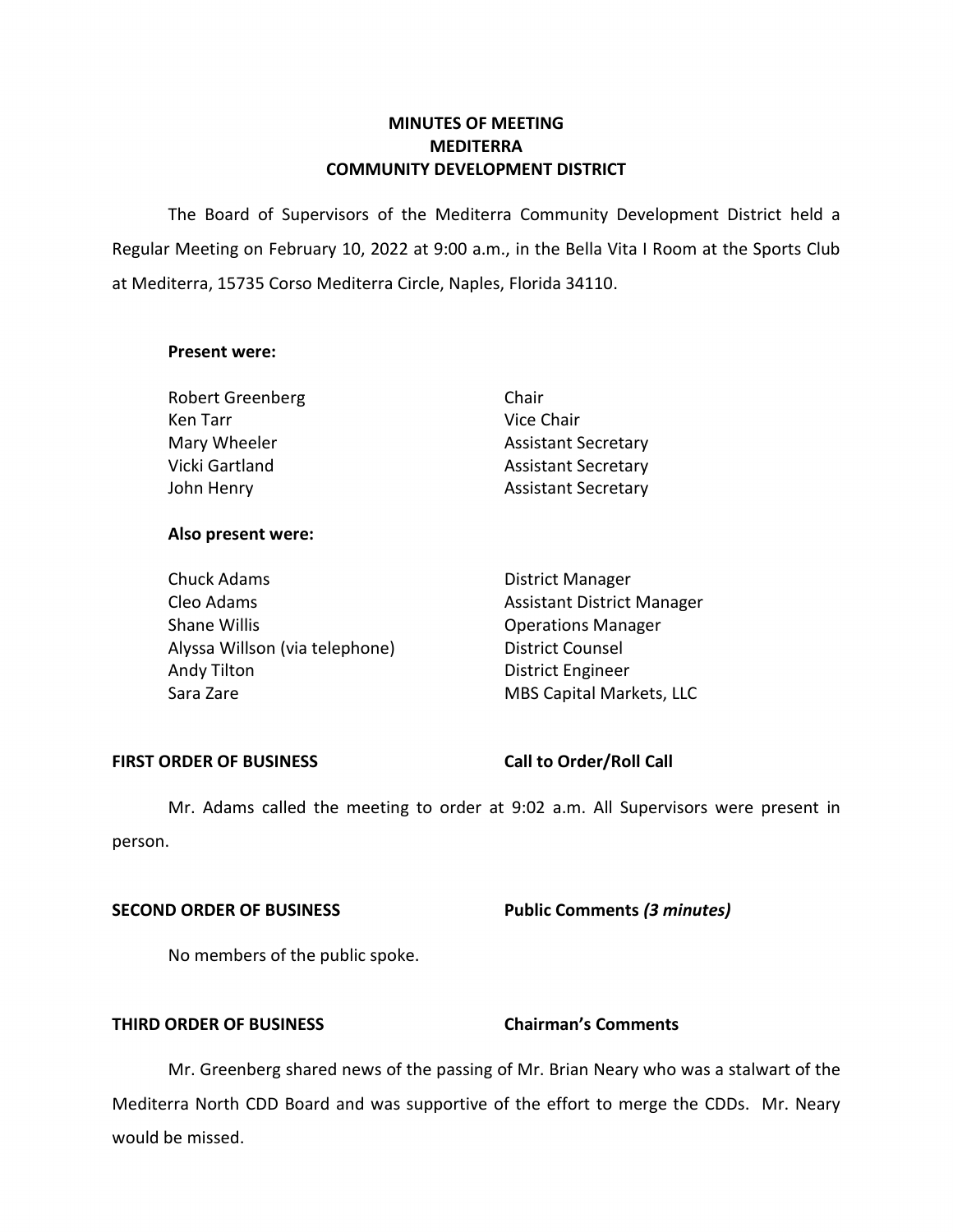Mr. Greenberg stated that a resident's inquiry led to the discovery of two active wells in the community that are owned by RCS. One well feeds the pond off of 8 and is used to irrigate the golf course. The other well is on the east side of the community. It is used to pump water for the irrigation system that RCS owns and failed to turn over to the MCA in 2010. A resident complained about the smell in Lake 72.

Mr. Greenberg stated Ms. Gartland indicated it was difficult for her to hear when she participated in the last meeting via telephone. Ms. Gartland believed there was at least one handout at that meeting and indicated it was difficult to follow the discussion. Mr. Adams was directed to arrange for Supervisor participation via Zoom if a Supervisor needs to attend virtually. Mr. Adams stated a link would be sent to the Board but not the general public. He indicated that sharing his computer screen would enable those attending virtually to view handouts. Ms. Gartland stated she was unable to see a handout presented at the last meeting. The consensus was that the handout was a map of the CDD's drainage. Mr. Greenberg stated Zoom would be used for screen sharing purposes in the future.

Mr. Tarr asked if discussion of the wells would be taken further. Mr. Greenberg stated it would not because the CDD does not own the wells. Mr. Greenberg expressed his understanding that the smell comes and goes depending on the water height. The well locations were discussed.

Mr. Tarr asked if Mr. Greenberg was sure RCS owns the wells and that they are not owned by The Club. Mr. Greenberg stated The Club could be the owner but his point is that the CDD is not the owner. Mr. Tarr thought that the Mediterra North CDD gave The Club permission. Mr. Greenberg believed The Club was given permission to pump.

Mr. Adams stated they could not take out more water than they could recharge because a net zero effect on lake levels is required and that is right next to Mr. Ken Nails' residence. Mr. Tarr stated Mr. Nails' Lake was affected by that and it did not bother him. Mr. Greenberg stated this matter was shared for informational purposes only. Ms. Gartland asked if a summary about the ownership of wells could be provided at the next meeting.

Mr. Adams believed Mr. Greenberg and Mr. Tarr were copied on an e-mail with information from the Water Management District website regarding six wells. The email contained a graphic from the original hydrogeologist showing the locations of the six wells. He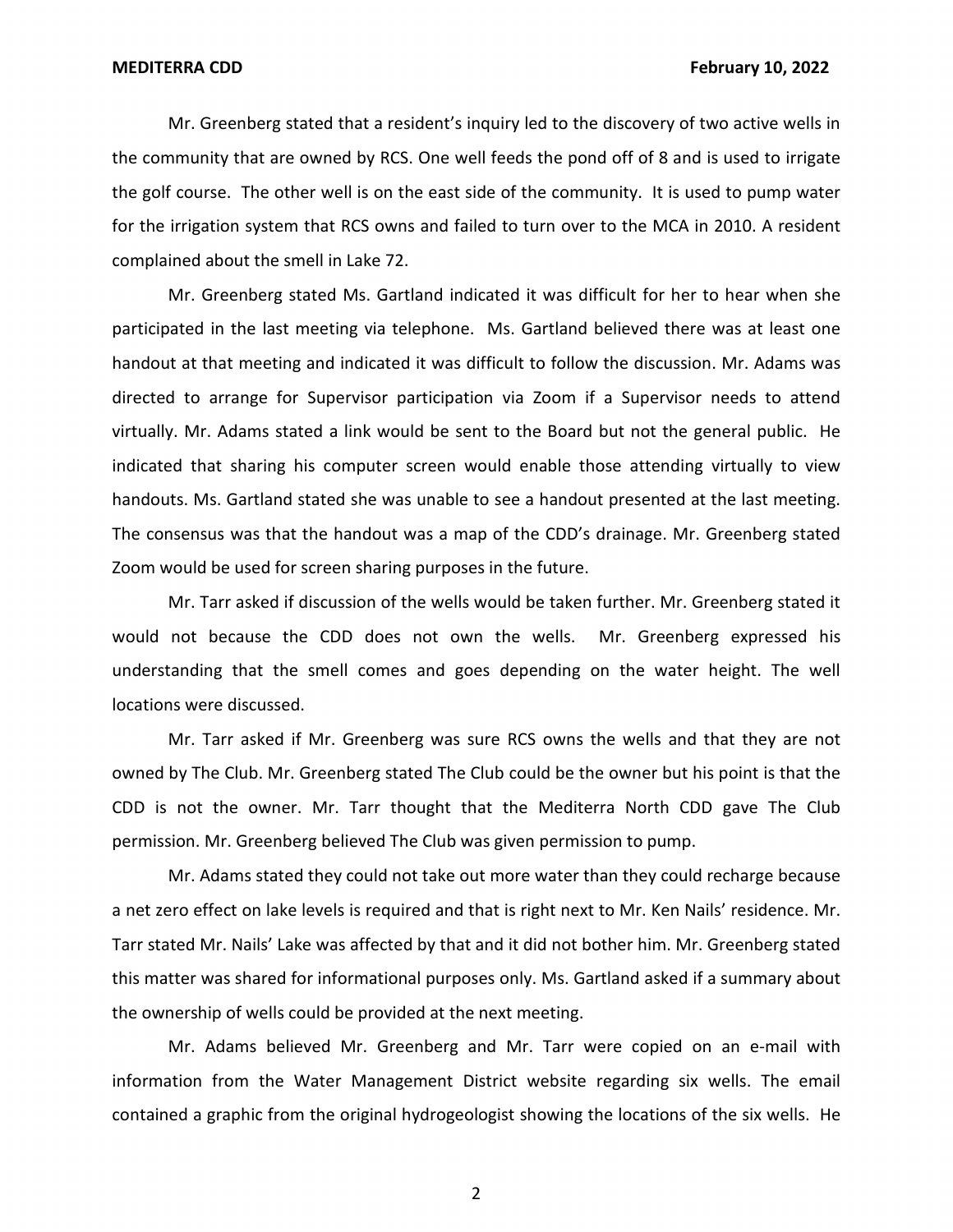**MEDITERRA CDD** 

noted that the graphic might or might not be accurate. The January 2022 monthly pumping report shows flows from six wells. Mr. Adams would forward the e-mail to all Board Members.

Mr. Tarr recalled reading reports about requiring The Club to sink a deeper well. The consensus was that this was much earlier than the recent golf course renovation. Mr. Tarr believed it was related to the Consumptive Use Permit requiring The Club have its own wells rather than buying from RCS. He thought that one of those wells had a higher salt content. Mr. Tarr recalled being concerned at the time that residents would receive more salty water in their gardens because the Monterosso Lake that connects with RCS was being used as a reservoir. What he understood was that The Club would not use that well unless it had to because The Club did not want the salty water either. This was how he learned of the multiple wells.

 **Implementing Section 190.006(3), Florida Statutes, and Requesting that the Collier County and Lee County Supervisors of Elections Begin Conducting the District's Compensation; Setting for the Terms of Office; Authorizing Notice of the Qualifying Period; and Providing for Severability and an Effective Date FOURTH ORDER OF BUSINESS Consideration of Resolution 2022-02, General Elections; Providing for** 

Mr. Greenberg presented Resolution 2022-02. Mr. Adams stated this is a General Election year. This Resolution is nothing new. It is a formality and requests and authorizes the Supervisor of Elections (SOE) to conduct the General Election on behalf of the CDD. Mr. Tarr stated his understanding is that the CDD has never been billed for this service. Mr. Adams stated the SOE is allowed to bill the CDD but he has never seen any County bill for the service.

 **On MOTION by Ms. Gartland and seconded by Ms. Wheeler, with all in favor, Requesting that the Collier County and Lee County Supervisors of Elections Begin Conducting the District's General Elections; Providing for Compensation; Setting for the Terms of Office; Authorizing Notice of the Qualifying Period; and Providing for Severability and an Effective Date, was adopted. Resolution 2022-02, Implementing Section 190.006(3), Florida Statutes, and**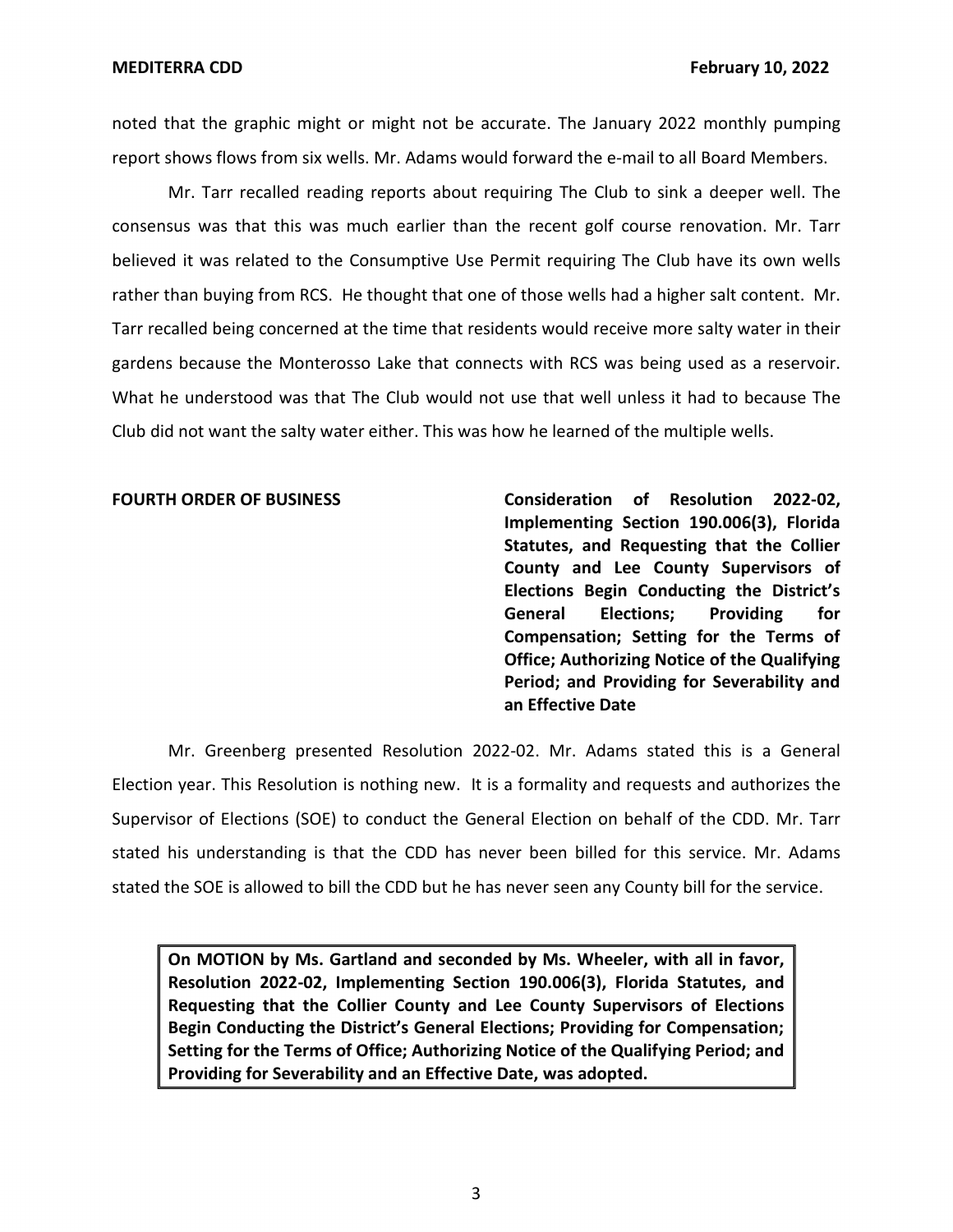**FIFTH ORDER OF BUSINESS Discussion: Capital Improvement Revenue Refunding Bonds, Series 2022** 

## **A. Financing Timeline**

Mr. Henry distributed and presented the revised refunding results in the "Mediterra Community Development District Refunding Update" as follows:

 $\triangleright$  The principal amount of the bonds to be refinanced is approximately \$7,955,000.

 $\triangleright$  The current average coupon is 5.09%.

 $\triangleright$  The par call date at 100% is May 1, 2022.

 $\triangleright$  The current maximum annual Debt Service on the existing bonds is \$1,019,000, which is a combination of principal and interest.

 $\triangleright$  The estimated delivery date or closing date for the refinancing was moved up to March 24, 2022 to allow time for documentation and Board review.

 $\triangleright$  The estimated refunding par is \$7,084,000.

Mr. Henry stated that amount is important because it reflects credit for all of the existing funds now held in the debt balance sheet or the reserves. Any monies in assessments would also be included and reduce the amount to be paid in the new refinancing. That is why the \$7,084,000 is so much less than the \$7,955,000.

Mr. Tarr asked if that is the amount of the new bonds. Mr. Henry replied affirmatively and stated that is the par value of the new bonds.

 $\triangleright$  The coupon rate is 2.09% which is a savings of 3% on the current interest rate.

 $\triangleright$  The final maturity date of May 1, 2031 is the same as the old bonds.

 $\triangleright$  The net present value savings of approximately \$900,000, when taking into account the whole remaining term of the loan, is very substantial.

 $\triangleright$  The equivalent is 11.4% and the estimated maximum annual debt service is now \$814,000.

Mr. Henry stated the new estimated maximum annual debt assessment of \$814,000 compared to the current \$1,019,000 amount is a reduction of \$205,000 equating to an average 20% reduction. He believed the transaction would be enormously beneficial.

Mr. Greenberg asked Mr. Henry if he calculated the amount of the credit on the annual tax bill. Mr. Henry stated that tax bills vary between estate homes and villas and condos. He estimated it would be from \$140 to over \$400. Mr. Greenberg believed the savings would be a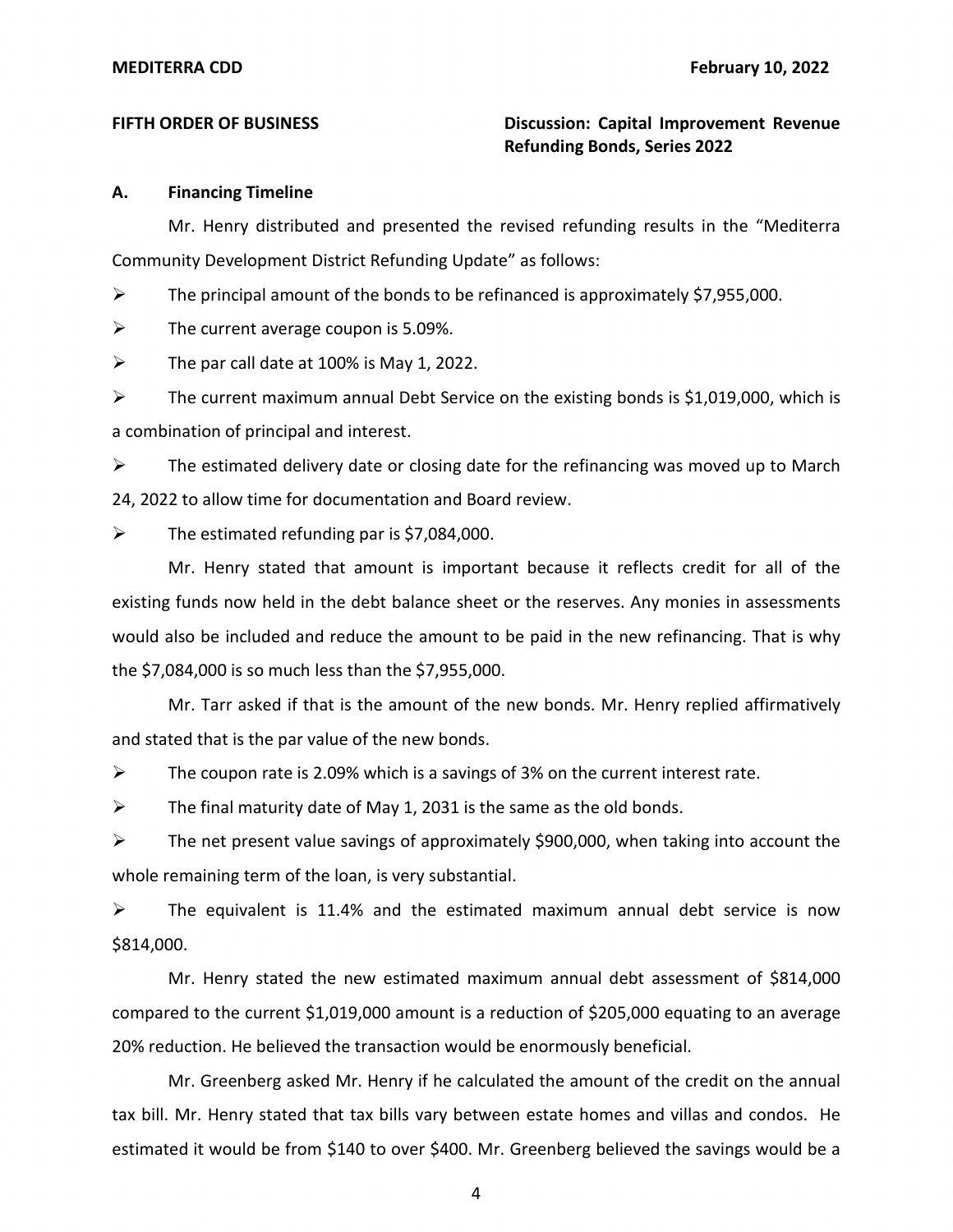significant when the Board prepares the Fiscal Year 2023 budget. He felt that and this type of reduction would give the CDD a lot of room if the Operating portion of the budget needs to increase to fund necessary projects.

Ms. Gartland recalled a large increase last year and she believed this reduction might offset that increase. Mr. Greenberg believed it would be a big number and the funds should be utilized. Mr. Tarr stated the Board does not usually see that because only Operating is considered.

Mr. Greenberg thanked District Counsel for substantially reducing their fee following extensive discussions. Ms. Willson stated her firm looks forward to working with the CDD on the transaction and many others to come.

Mr. Henry distributed and reviewed the "Sources and Uses of Funds" and noted the following:

 $\triangleright$  The par amount of bond proceeds would be \$7,084,000.

➢ The estimated \$920,690 from liquidation of 2012 the Revenue Account would change as the account fluctuates due to incoming tax assessments. The number was expected to increase slightly and would not be final until the final numbers are issued.

➢ The liquidation from the 2012 Reserve Account is estimated at \$767,000.

➢ The liquidation from the 2012 Prepayment Account is estimated at \$35,000.

 $\triangleright$  The sources of funds total approximately \$8,807,000.

 $\triangleright$  The uses of funds include "Refunding Escrow Deposits" of approximately \$8,154,000, "Interest Funded Thru  $11/1/2022$ " and the "May 1, 2022 Principal Payment" of \$406,000.

➢ The savings would be just under \$1 million and a 3% reduction in the annual interest rate would be realized.

Mr. Tarr asked for comment on the "Cost of Issuance" schedule.

Mr. Henry stated the biggest portion of the fee is the MBS Placement Agent Fee of approximately \$106,000. The estimate is based on the par value but it could change slightly. The remaining fees are finalized in Agreements to be approved. Bond Counsel's fee is \$18,000, District Counsel's fee is \$16,000, and Bank Counsel's fee is \$7,500.

Mr. Henry stated the Trustee, US Bank, plays a big role and, in his opinion, US Bank's fees are reasonable. Mr. Greenberg stated that the fees are approximately 16% of the \$1 million.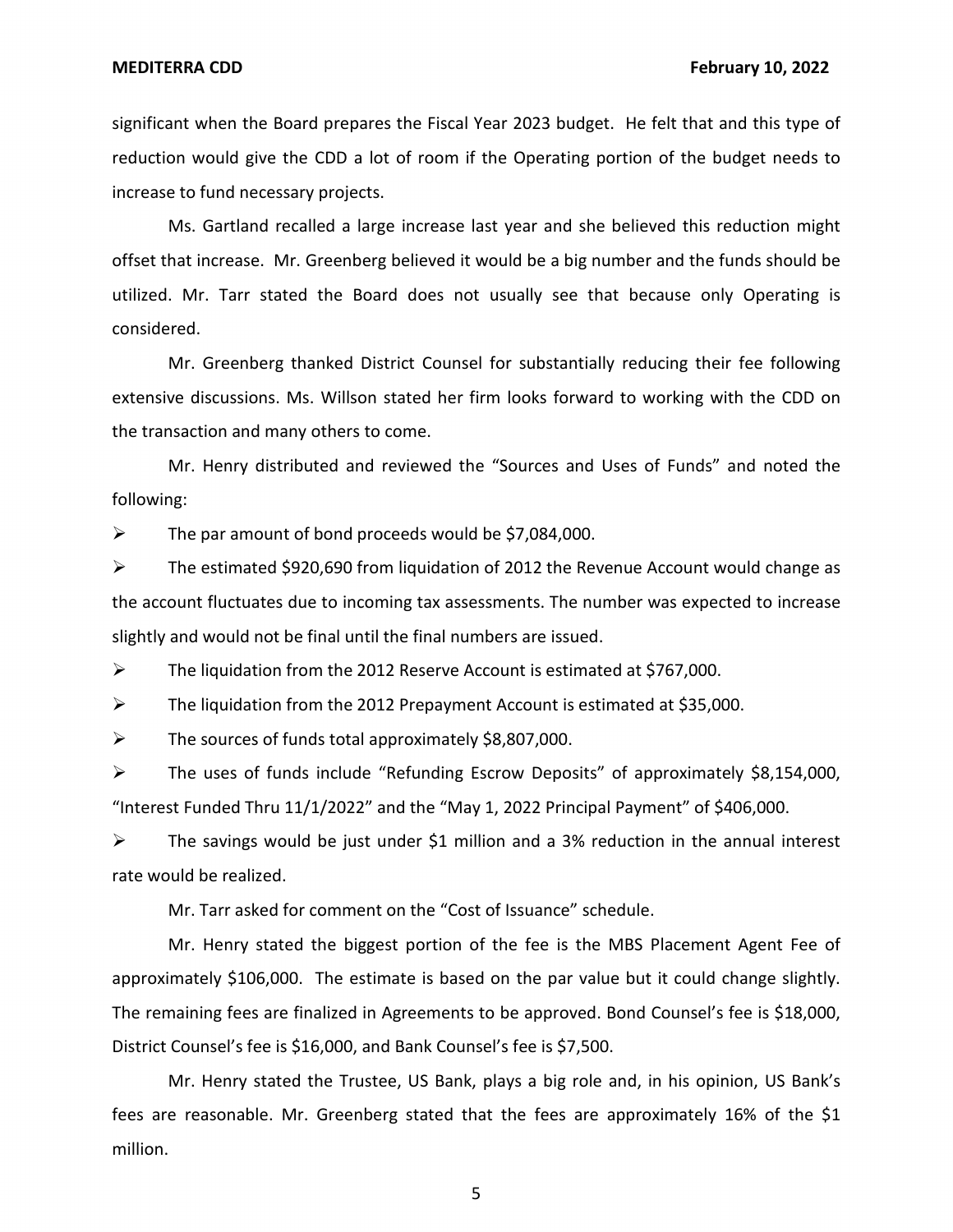Mr. Tarr asked if separate contracts with each of the legal firms is necessary or if it was part of the Agreement that fees would be reimbursed.

Mr. Greenberg stated it is similar to a loan where the bank's Counsel would be paid and the Trustee and Verification Agent are independent. Mr. Tarr asked where that appears in the contracts. Mr. Greenberg stated the CDD would have a contract with Kutak Rock and the others would be in the transaction papers.

Mr. Adams stated there would also be a contract with Akerman, LLP.

Mr. Henry stated the discounted savings are all net of these expenses. Mr. Tarr asked who would sign the documents. Mr. Greenberg stated the Board must approve the Engagement Letters and then he would sign them.

Mr. Henry stated the most important consideration is the timeline.

Mr. Adams stated that District Management Staff spoke internally and decided to waive District Management's fees for this transaction. An Assessment Methodology would be provided based on the final numbers, free of charge.

Mr. Greenberg thanked the District Manager on behalf of the Board.

Mr. Henry discussed keeping with the timeline and noted the following:

 $\triangleright$  The first drafts of the Bond Resolution, the Supplemental Indenture and the Escrow Agreement were received earlier than projected. He and Ms. Willson already provided comments that would likely be reflected on the upcoming draft.

 $\triangleright$  Comments on all circulated bond documents are due the week of February 14, 2022.

 $\triangleright$  Final numbers would be circulated the week of February 14, 2022.

➢ The Supplemental Assessment Methodology, Final Assessment Resolution and revised bond documents would be circulated the week of February 21, 2022 and comments would be received the week of February 28, 2022.

 $\triangleright$  The agenda deadline for all bond documents, in substantially final form, is March 7, 2022.

 $\triangleright$  All final documents would be presented for approval at the Board Meeting on March 16, 2022 and there would be a pre-closing that day.

Mr. Henry noted that minor things could come up; therefore, the Board might need to give approval with some latitude in order to close. The interest rate is locked until March 31, 2022 and that deadline must be met because interest rates might have gone up.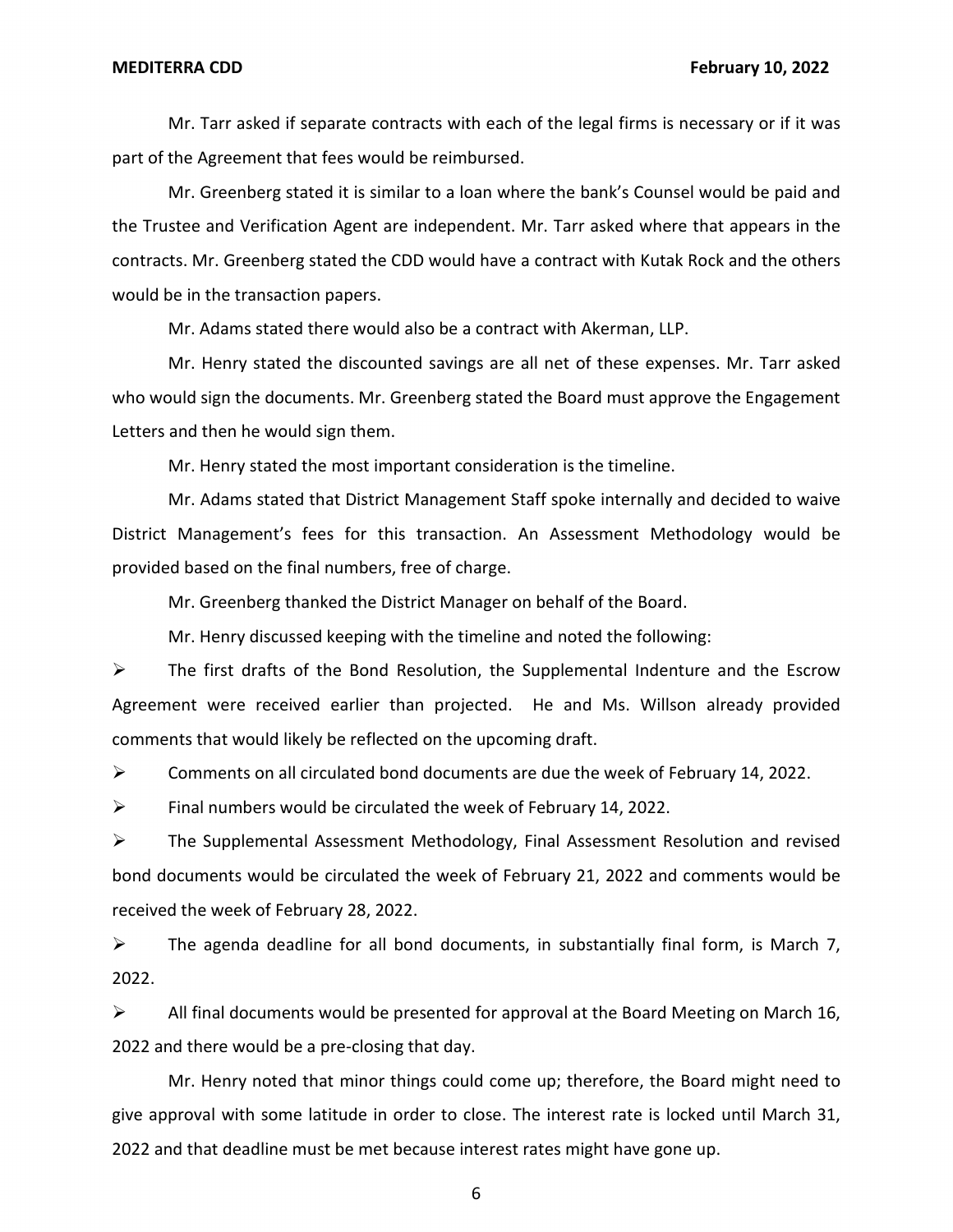Mr. Henry stated Ms. Zare advised him that there is a 20 base point differential.

Mr. Greenberg believed this would be approved at the March 26, 2022 meeting. Mr. Henry stated additional documents would be received prior to the meeting. Mr. Adams stated the document package would be circulated toward the end of the week.

# **B. Consideration of Akerman LLP, Bond Counsel Engagement Letter**

 Mr. Greenberg presented the Akerman LLP, Engagement Letter to serve as Bond Counsel. He stated he also reviewed the attachment and found both satisfactory.

 **On MOTION by Mr. Tarr and seconded by Ms. Gartland, with all in favor, the Akerman LLP, Engagement Letter for Bond Counsel Services, was approved.** 

# **C. Consideration of Kutak Rock LLP, Issuer's Counsel Engagement Letter**

 Mr. Greenberg presented the Kutak Rock LLP, Engagement Letter to serve as Issuer's Counsel. He noted Counsel substantially reduced their fee and stated he found the Engagement Letter appropriate in all respects.

 **On MOTION by Mr. Tarr and seconded by Ms. Gartland, with all in favor, the Kutak Rock LLP, Engagement Letter for Bond Counsel Services, was approved.** 

Mr. Greenberg thanked Mr. Henry and Ms. Zare and the working group for their efforts in regard to this item.

**The meeting paused briefly due to audio difficulties.** 

# **Blast and Newsletter SIXTH ORDER OF BUSINESS Continued Discussion: Annual Report via E-**

Mr. Greenberg asked for the status of this item.

Mr. Adams stated it is in limbo with the requested revisions.

Mr. Greenberg asked why this was not sent and why everybody micromanaged it. He stated it was circulated and Mr. Adams received a flurry of emails suggesting various changes, such as adding and removing details. He asked if that was a good summary of the events. Mr. Adams replied affirmatively.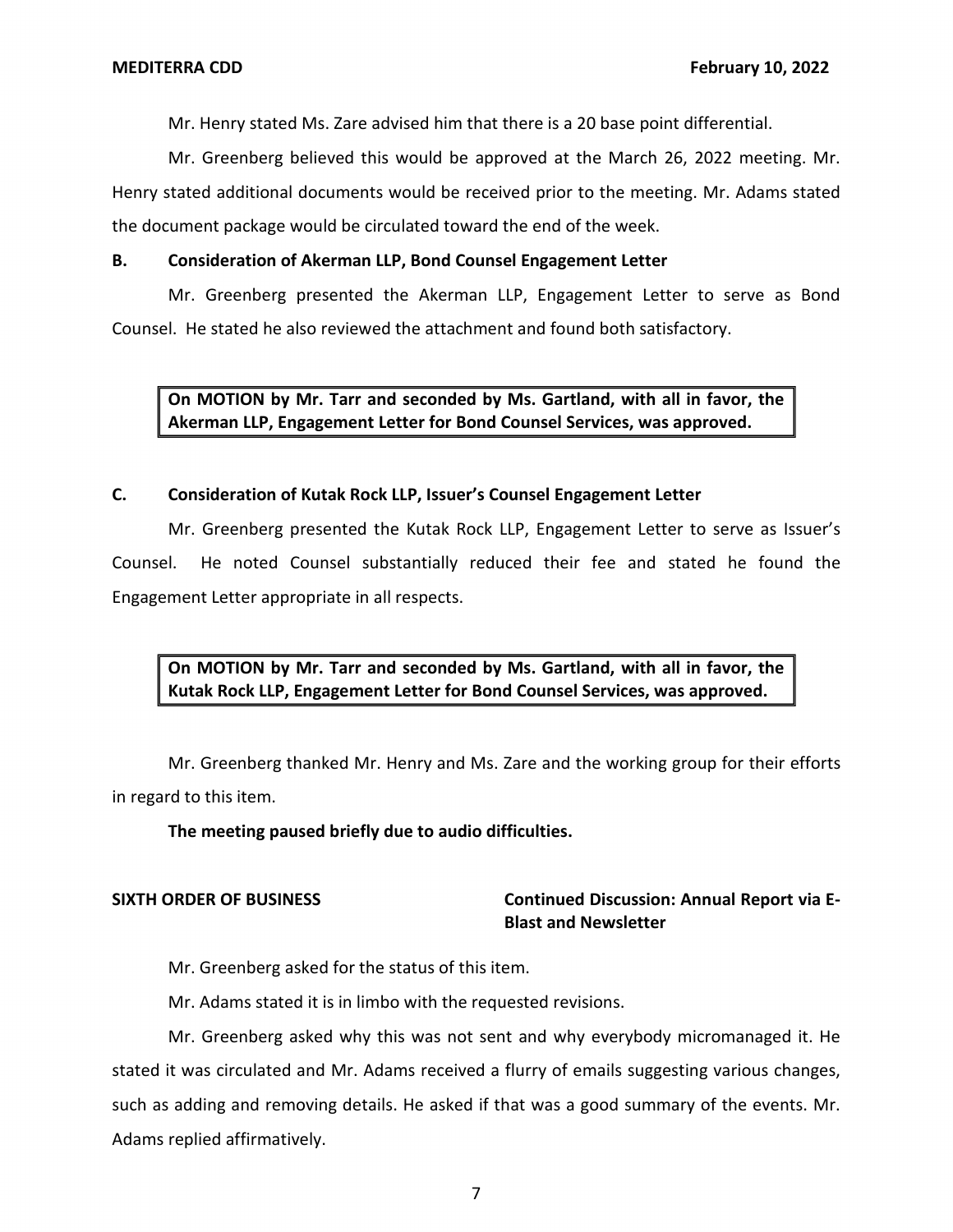Mr. Greenberg stated as a result nothing was sent.

Mr. Henry asked, "so what?"

Mr. Greenberg stated he is not in favor of a "committee" writing a letter.

Mr. Tarr stated a "committee" did not write the letter. He stated that one person drafted it.

Mr. Greenberg stated that Mr. Willis wrote the letter and he rewrote it. Mr. Greenberg indicated that the rest of the Board saw his version of the letter.

Mr. Tarr stated if he had known that they were reviewing Mr. Greenberg's version of the letter, he would have accepted it. Mr. Greenberg stated that is not the point.

Mr. Henry stated he felt that he was a causative factor in this. When he first saw the letter, he felt that nobody would read it because there was so much detail. He thought it was a waste of time to send that much detail and he believed it would be more effective to keep it shorter and include only the highlights.

Mr. Greenberg asked how many new houses were sold. Mr. Tarr stated over 20%. Mr. Greenberg believed all the new residents need to be educated so more detail is needed. He recalled hearing at the MCA meeting that people were complaining about a lack of transparency from the Board. He observed that no members of the public were present at today's meeting and there were no members of the public on the phone.

Mr. Henry stated that is why he feels as he does.

Mr. Greenberg stated that is why he believed more detail should be sent when the Board does communicate. Mr. Henry asked if the communication could be posted on the website. Mr. Greenberg replied affirmatively.

Ms. Gartland stated she made many edits to the document. She agreed about the need to educate new residents but she believed that communications should be very short. She suggested inserting bullet points whenever possible and making it more like an Executive Summary that lists achievements and including a Frequently Asked Questions (FAQs) section at the end to provide general information about CDDs. She noted that Ms. Willson provided a template with information that could be geared toward the CDD. She felt that some things were left out and some things were repetitive. She offered to take responsibility for this item.

Mr. Greenberg stated he felt that Ms. Gartland had some good ideas. He asked her to re-draft the letter, and send it to Mr. Adams for circulation. Mr. Greenberg stated he would like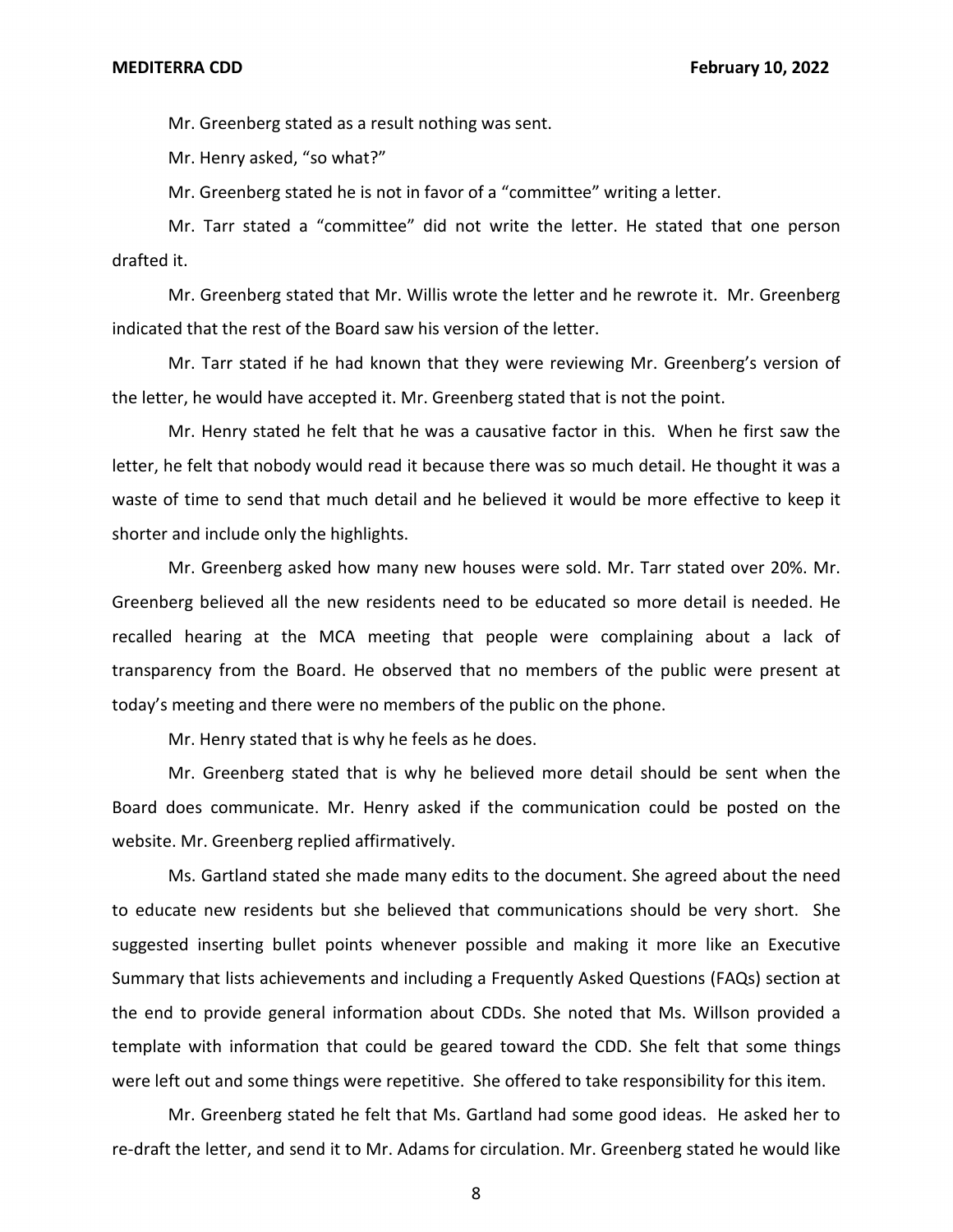this sent before the next meeting. He would receive the Supervisors' comments and make final revisions before it is sent.

This item would not be included on the next agenda.

# **SEVENTH ORDER OF BUSINESS CONSUMING DISCUSSION: Pipe Ownership Between Lakes 57 and 23**

Mr. Tarr recalled the previously presented paper version of the GIS map that depicted areas in red as belonging to other entities and not the CDD. He stated Mr. Chase emailed a schematic and an estimate to him and asked to be advised of other pipes owned by the MCA that should be inspected at the same time. Mr. Tarr stated he finds working with the online GIS map easier because the layers can be rearranged. He started with the depiction of CDD pipes and presented what the GIS system displayed.

Mrs. Adams stated that was because the District Engineer made a change because after the December meeting Staff was directed to change the schematic. Mr. Tilton provided the information to Passarella, who was advised to change the pipes from red to black. After the last meeting, Staff was advised to change them back to red; therefore, if Mr. Tarr were to access the GIS system today it would show the pipes in red.

Mr. Greenberg asked if the pipes belong to the CDD or not.

Mr. Tarr asked Mr. Tilton if this pipe is the one that was built.

Mr. Tilton stated that pipe was the subject of a discussion regarding who should be maintaining and operating it. In the past, it was operated by entities other than the CDD and that is why it was depicted on the map in red. The discussion was about the pipe providing connection between ponds; therefore, it could be maintained by the CDD.

Mr. Greenberg asked whether the owner of the pipe is known.

Mr. Tilton stated at least a portion of the pipe across the golf course is owned by The Club. The question is who owns and operates those portions going between lots and across roads at each end. Ms. Gartland thought that pipes between lakes are owned by the CDD.

Mr. Tilton stated that is generally true but this is not the only one that he has noticed that is in this condition where it is not shown as CDD property.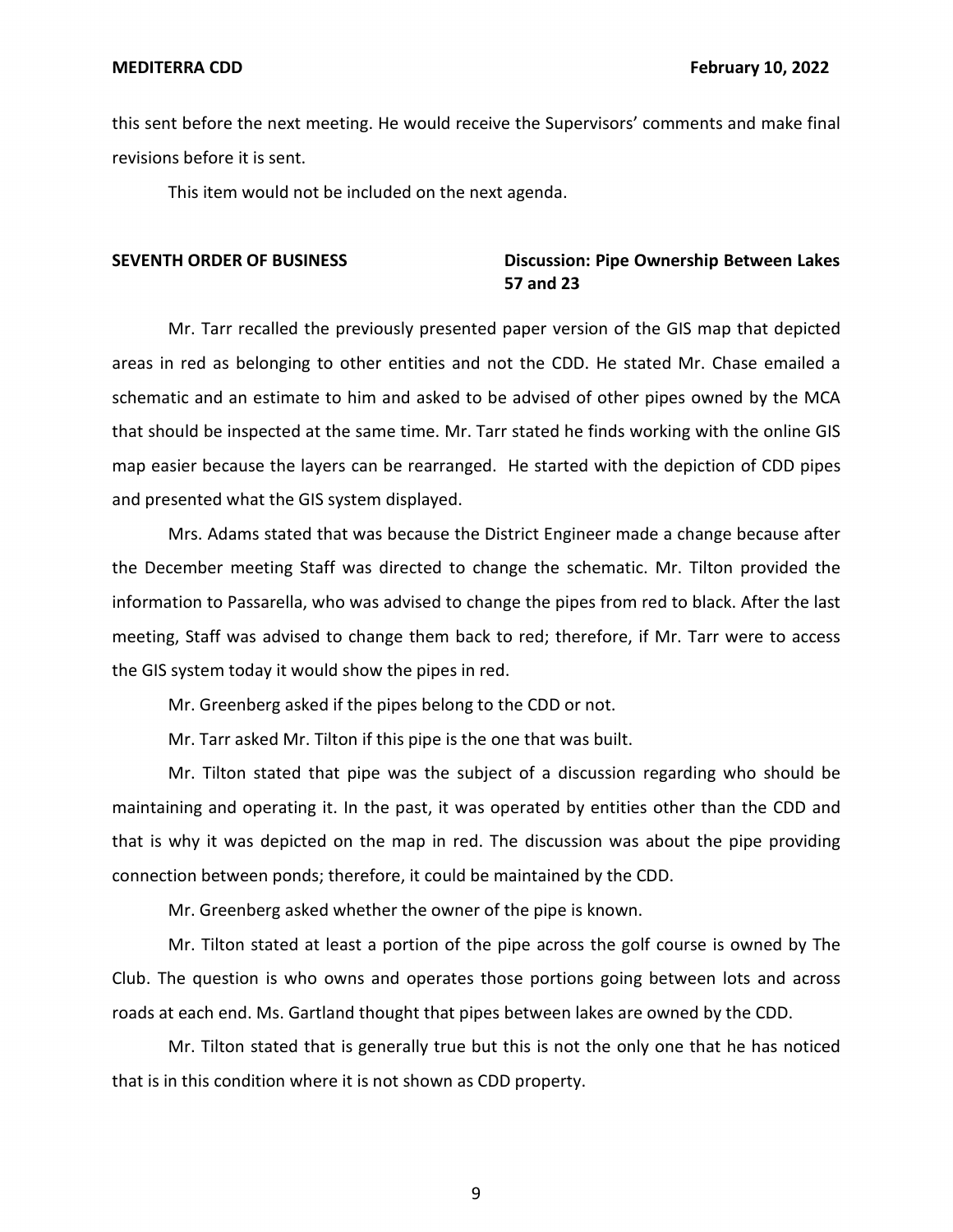Mr. Tarr stated this raises the question of, if this pipe goes between lake A and B and that pipe goes between C and D, how can the CDD exclude this pipe or the other ones that go between two lakes.

Mr. Greenberg thought that is an interesting point but he wanted to take it up a level. He felt it would be appropriate to undertake a Legal and Engineering review of all the pipes owned by the CDD and perhaps identify all the pipes that the CDD does not own but that service CDD ponds. At that point, the Board may decide whether to have easement agreements or have fee simple interest in the underground pipes transferred to the CDD. He thought that only one stakeholder should be inspecting the pipes throughout the entire community. In order to do that the CDD must identify the pipes that it does not control or have access to. He suggested authorizing the District Engineer and District Counsel to conduct a land record search and an Engineering Study to identify all pipes that connect lakes within the community that are not owned by the CDD or subject to CDD easement agreements in order to access, maintain, repair and clean.

Mr. Henry asked, absent having some document or land record saying the CDD owns it, is the assumption that the owner of the ground above it owns it?

Mr. Greenberg replied affirmatively. The law in Florida basically states in the absence of an easement the CDD would own everything below the ground, including rights, underground structures and air rights. If it was done properly when the pipes were laid and the community was laid out and the CDD was created, ownership should have been transferred or an underground rights agreement, easement agreement or maintenance agreement should be recorded.

Mr. Henry felt that, absent that, the CDD would have to do it. Mr. Greenberg concurred.

Mr. Tarr stated the CDD has pipes that run under Corso and his understanding was that the CDD maintains those pipes if they are connected to road drain boxes. Mr. Adams stated that is correct; if pipes that connect two lakes go under a road and there are roadside catch basins, the CDD maintains them.

Mr. Tarr stated if he takes what Mr. Greenberg said one step further, the portion under the road belongs to the MCA. Mr. Greenberg stated it does except that there should be a maintenance easement.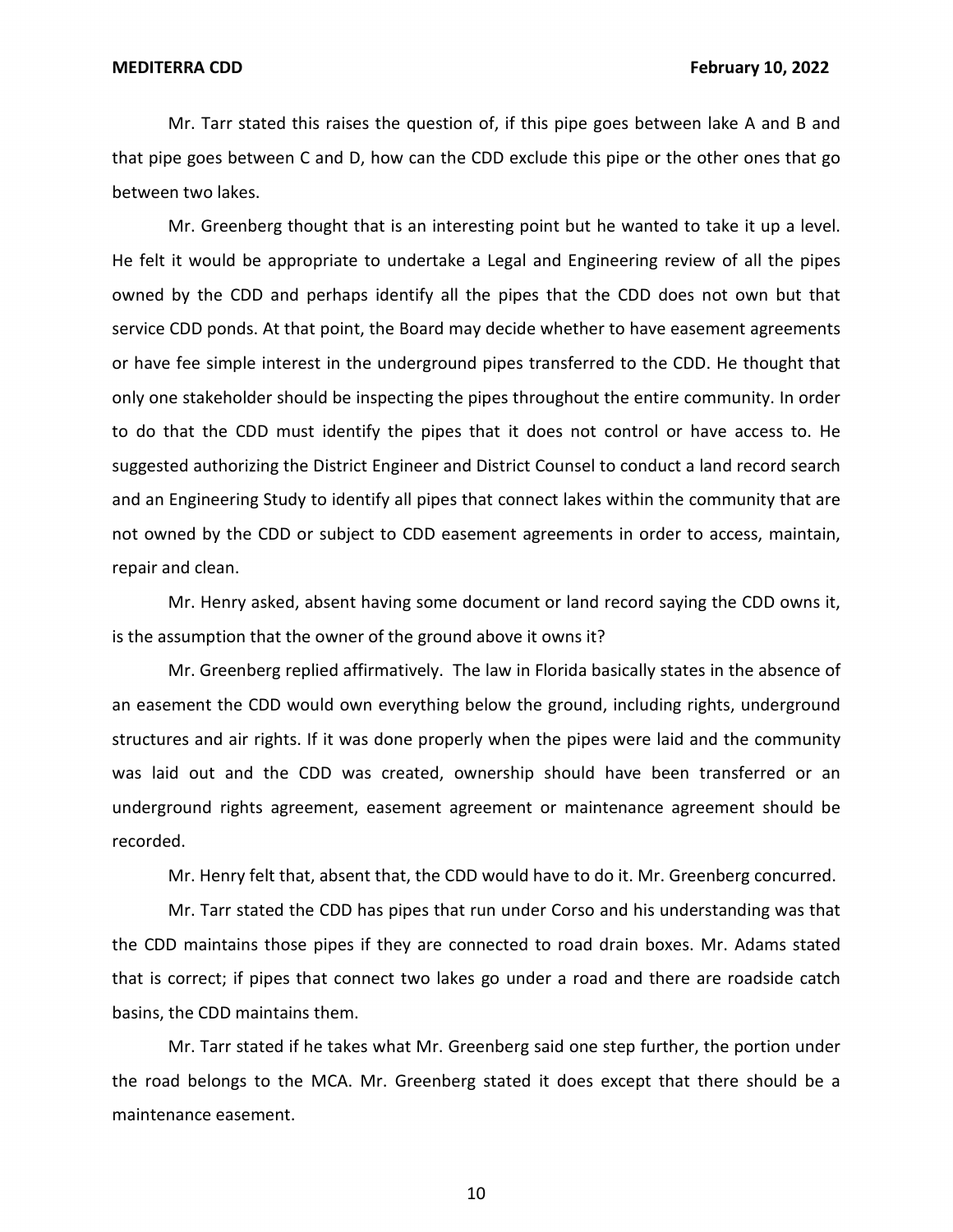Mr. Tilton stated almost all of the plats include language such as that described by Mr. Greenberg. There is an easement across the entire roadway for a number of groups, including the CDD.

Mr. Greenberg stated it was like a utility easement. When looking at the plat and the land records for a house there would be numerous easement agreements and this is no different. He wanted to find all CDD structures that are maintained or should be maintained that do not have recorded documents.

Mr. Tarr asked Mr. Tilton if he had an idea of how many of these exist. Mr. Tilton stated that a half dozen would be a reasonable estimate. He observed one pipe just to the north but he had not surveyed the entire community and prepared an estimate. Mr. Tarr asked if that was another golf course situation. Mr. Tilton stated that much of that particular pipe runs north to south along the main roadway and he did not think there is much golf course area involved in that particular case.

Mr. Tarr asked if Mr. Greenberg wanted to authorize an inspection.

Mr. Greenberg stated he had not decided yet. He wanted to proceed at top level.

Mr. Greenberg asked if 60 days would be adequate for this project. Mr. Tilton believed it would be reasonable for his part. Ms. Willson believed the best approach would be for Mr. Tilton to determine all the areas of the pipes and for her to then look for conveyance agreements after he has identified those areas.

Mr. Greenberg stated this would be included on the April agenda.

Mr. Henry noted that the MCA and The Club might have ownership. He asked if a shortcut for this might be a supplemental agreement with each entity stating that any and all pipes under existing property owned by The Club or the MCA is granted a permanent easement to the CDD to maintain those pipes.

Ms. Willson stated similar approaches have been taken in other communities when the research is arduous and just the major pipes from the lands that they own can be identified. Ms. Gartland thought it seems that if the end conclusion would be that another entity owns it, the CDD would still be the one to maintain it.

Mr. Greenberg asked Ms. Willson if that is a recordable agreement she was contemplating. Ms. Willson stated she thought so if the CDD can identify those areas and stated that perhaps it may be limited to drainage easements. Mr. Greenberg asked if the drainage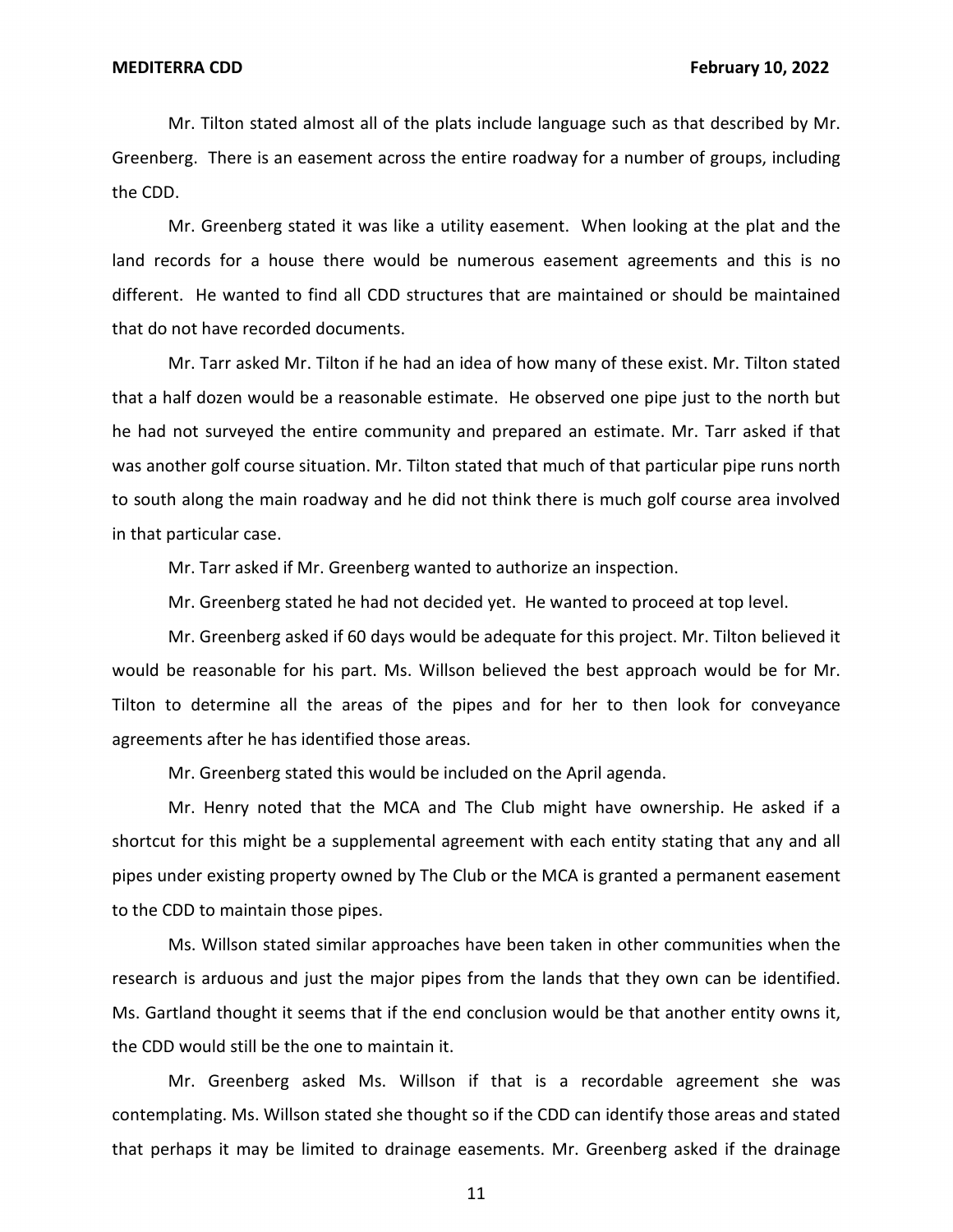**MEDITERRA CDD February 10, 2022** 

easements would need to be identified. Mr. Henry felt that the time to do the research would be if a challenge arose in the future.

Mr. Adams believed that the CDD would discover that most of the pipes at the crossing over the golf course and going from lake to lake are actually housed in primary drainage easements that are dedicated on a plat. He stated the one in question included most pipework in a primary drainage easement. The plat that was included in Phase II included a primary drainage easement dedicated to the CDD. While there were missing pieces due to drainage easements between homes, it looked like most of the rest was primary drainage easement; language on the plat dedicated the easement to the CDD and to Long Bay Partners. Mr. Tarr asked what Mr. Adams was viewing. Mr. Adams stated he was viewing the GIS Map and was putting the plat layer up and the easement layer up showed that 95% of the pipe in question was covered by the primary drainage easement. Mr. Adams demonstrated the GIS program for Mr. Tarr.

Mr. Greenberg asked what kind of Agreement Ms. Willson would contemplate if Mr. Henry's suggestion were to be followed. Ms. Willson stated she was contemplating an Acknowledgment of Maintenance Obligation Conveyance with a Bill of Sale or some other interest in those pipes, as well as a license agreement to the MCA and The Club property to maintain them. The Agreement could be recorded over those easements in the public records or an acknowledgment of the Agreement could be recorded in the community.

Mr. Tarr stated what Mr. Adams pulled up was very interesting. Mr. Adams stated he found some pipes without an easement layer over them. Discussion ensued regarding the need to identify the pipes. Mr. Greenberg stated they should identify the pipes that can be identified online and reconfirm the rest. Mr. Adams stated it would be nice to have the Agreement as a backstop in case something is missed.

Mr. Greenberg stated the plan would be to try and identify those pipes that have not been covered by an easement and a blanket acknowledgment would be drafted to include the entire community. Mr. Tilton would still identify pipes that are not covered. An extensive records search would not be necessary but the Agreement would include pipes that are not covered and reaffirm all the others.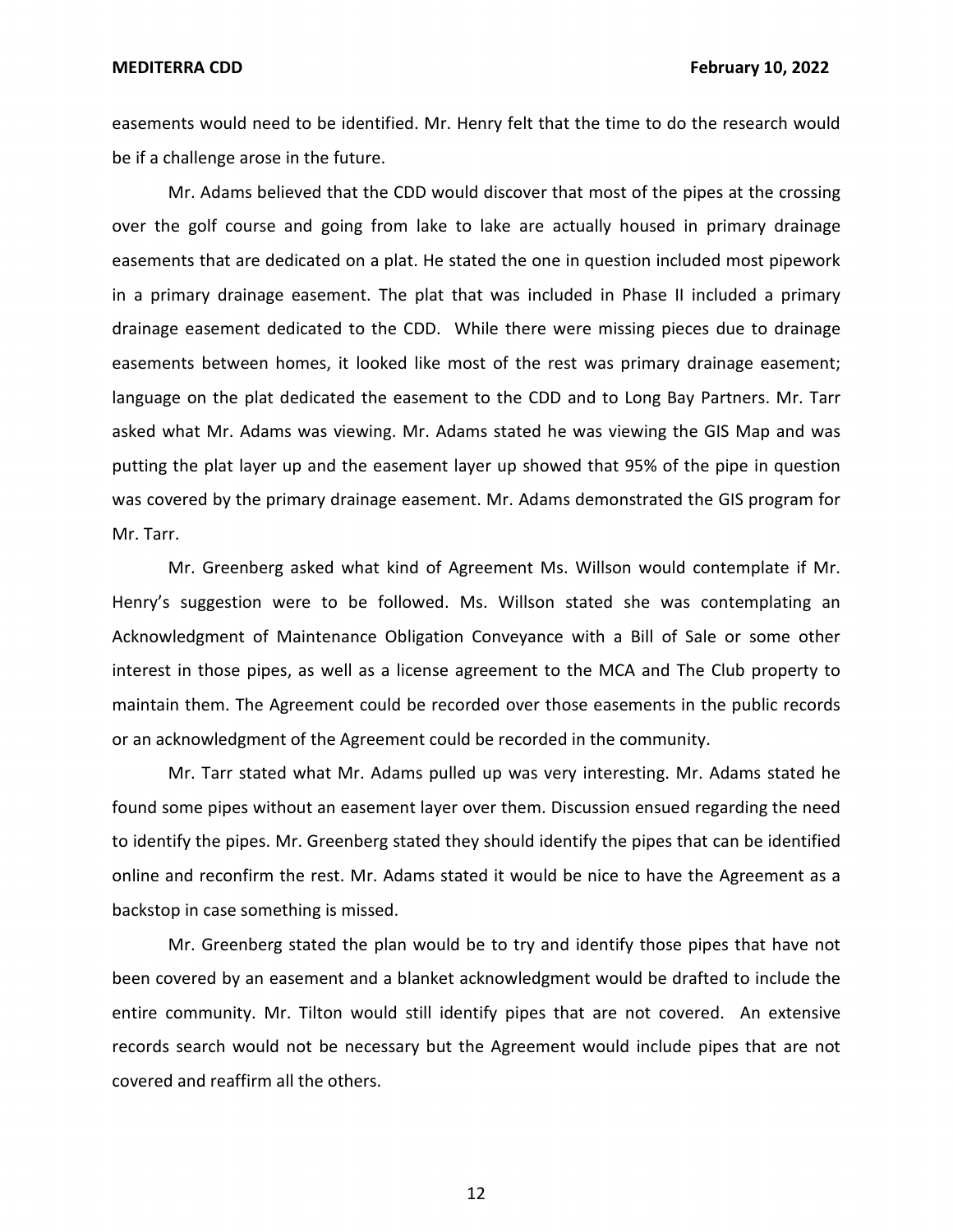Mr. Tarr and Mr. Adams discussed various portions of the pipes depicted on the GIS map that were inside and outside of plats. Mr. Tarr asked if it would make sense to authorize payment of \$300.

 **On MOTION by Ms. Wheeler and seconded by Mr. Henry, with all in favor, authorizing the District Engineer to identify areas that are not covered by a prior easement and authorizing District Counsel to prepare an easement agreement or other appropriate document to incorporate the CDD's responsibility and right to maintain, repair and inspect, and to reaffirm that all other easement areas previously identified are covered by the CDD's right to operate, maintain and repair, was approved.** 

• **Consideration of M.R.I. Inspection, LLC, Estimate #3217** 

 **On MOTION by Mr. Tarr and seconded by Mr. Henry, with all in favor, M.R.I. Inspection, LLC, Estimate #3217, in the amount of \$300, was approved.** 

Ms. Gartland asked if there is a difference between ponds and lakes.

Mr. Greenberg stated there is no difference.

Mrs. Adams stated that M.R.I. started structural inspections on February 8, 2022. She would submit a Change Order.

**EIGHTH ORDER OF BUSINESS Acceptance of Unaudited Financial Statements as of December 31, 2021** 

Mr. Greenberg presented the Unaudited Financial Statements as of December 31, 2021.

Mr. Tarr asked if The Club paid and took the discount. Mr. Adams believed so.

Mr. Tarr asked if the projected Unassigned fund balance was still accurate. Mr. Adams replied affirmatively.

 **On MOTION by Mr. Henry and seconded by Mr. Tarr, with all in favor, the Unaudited Financial Statements as of December 31, 2021, were accepted.**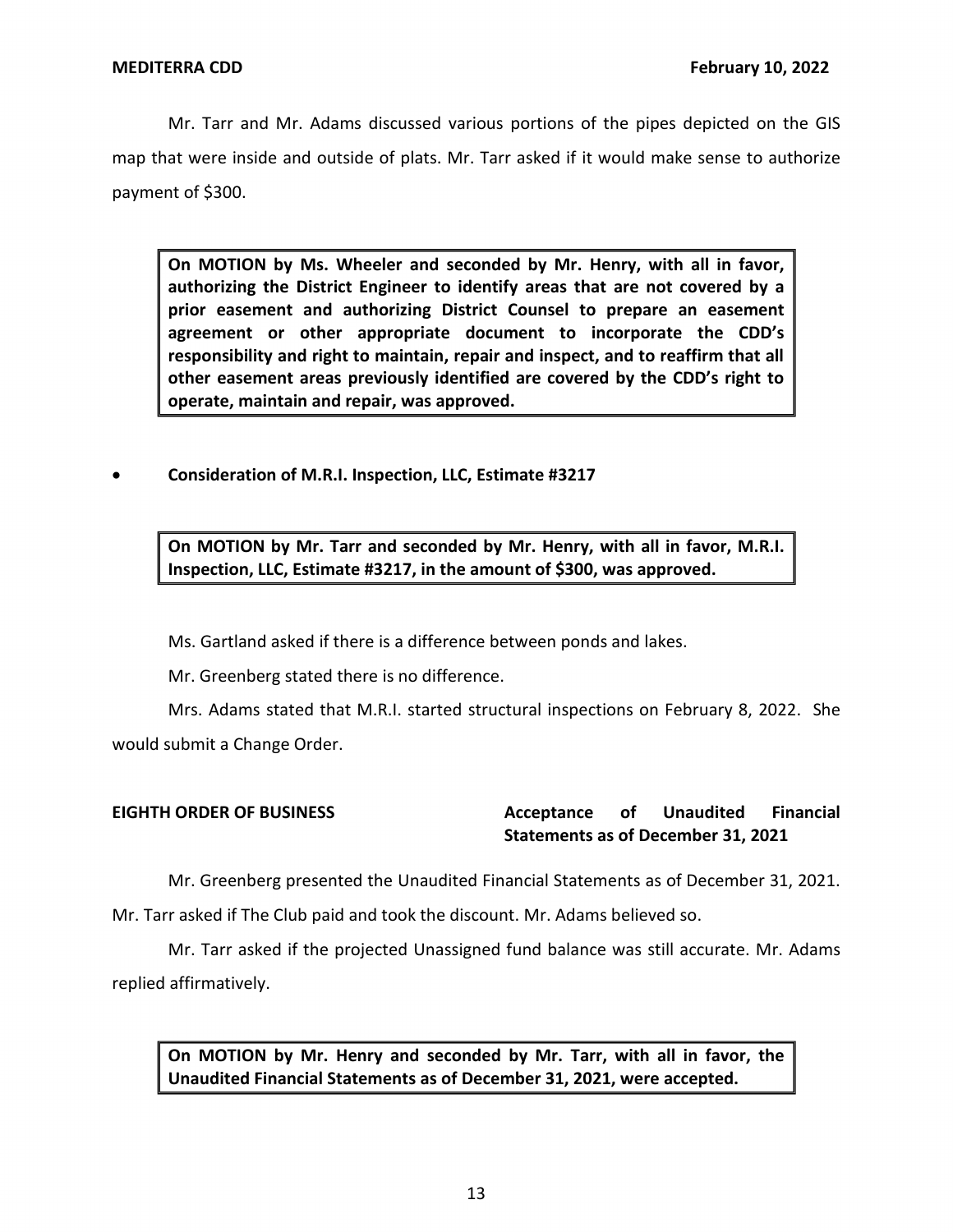### **NINTH ORDER OF BUSINESS** Staff Reports

**A. District Counsel:** *Kutak Rock LLP* 

There was no report.

### **B. District Engineer:** *Johnson Engineering, Inc.*

Mr. Tilton recalled a question about Operation & Maintenance (O&M) of the eastern swale along Imperial Golf Estates (IGE). The swale receives water from a major outfall from the south side of the community and the north swale along the same entity that receives water from the secondary outfall. He received an email from Collier County stating that the north and west swales are maintained by IGE. The County's opinion was that the eastern swale could be the CDD's responsibility based on permit action when the community was permitted. Based on his research and unless somebody hid something in a more recent permit action, the original permit and the first modification for this community's construction contained nothing of that nature.

Mr. Tilton voiced his opinion that the community could offer to perform some maintenance but it is not a requirement. The second paragraph states that upon completion of Veterans Memorial Parkway, which is currently under construction, the County would take over that maintenance because the roadway will go into the north swale along with this community's southwestern outfall. He noted that other communities have found that the County's level of maintenance is not up to the desired standards. Augmented maintenance might be offered but the CDD is not obligated. Maintenance would depend on the type of maintenance the CDD wants.

Mr. Greenberg asked if the CDD should wait to see what the County does. Mr. Tilton stated his belief that the CDD is high enough that water will discharge as permitted and it would not be impeded by the amount of growth that is there today. Mr. Tarr asked if Mr. Tilton meant the growth around the structure. Mr. Tilton stated he meant the structure or the conveyance down the soil. Mr. Tarr stated he was not very concerned about what is 300' away from the structure because it will move what it has to, once the water is out. Mr. Tilton stated that structure was designed so that water coming out of the community goes through a pipe, up through the structure and then discharges out through the grate. If a piece of material happens to lay on it while it is not discharging, it will get dislodged by the water flowing out.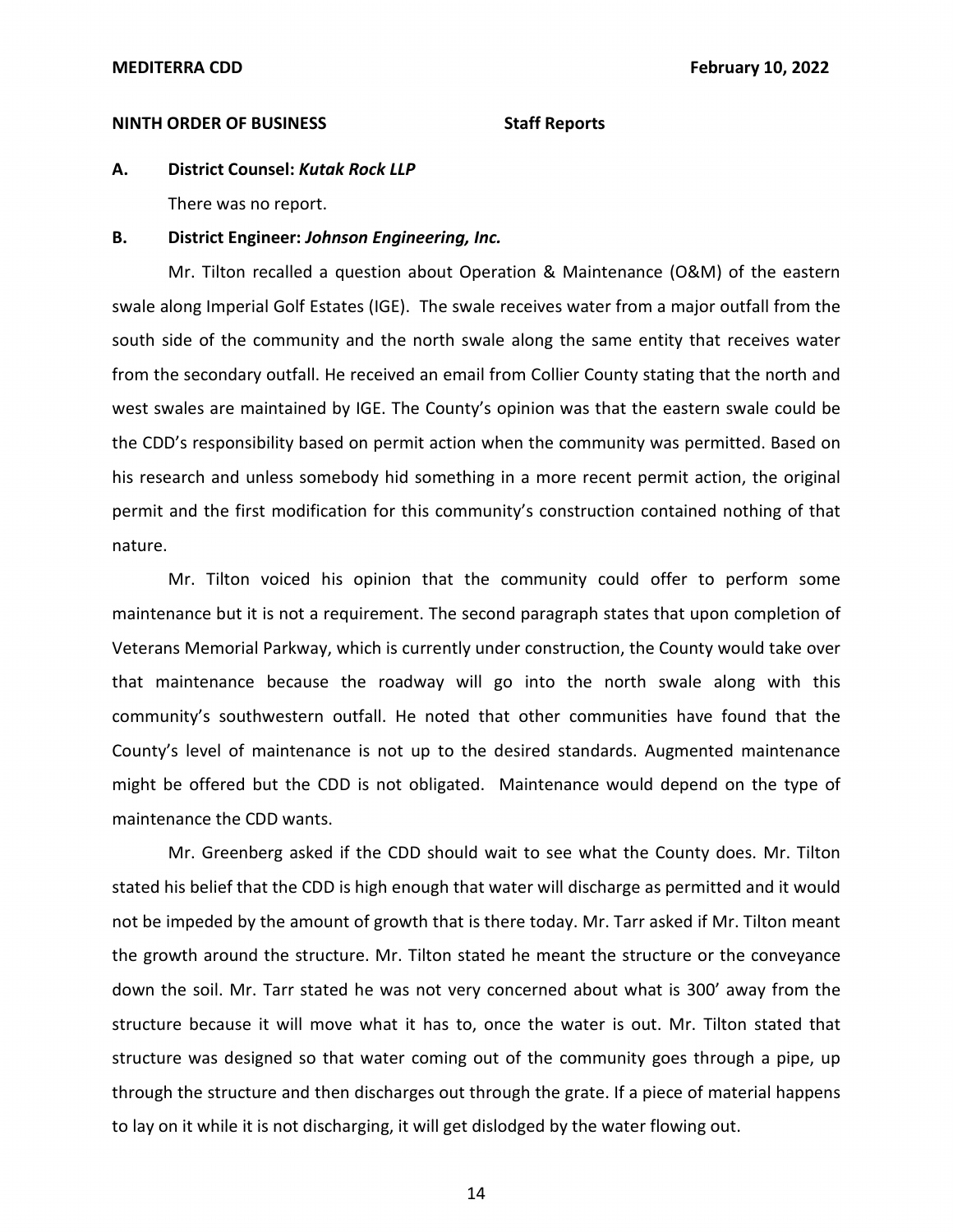Mr. Tarr recalled that the box had a top and open sides. He believed all the growth around the structure was along the sides. Mr. Greenberg asked if this was a matter of a few minutes of work with a weedwhacker. Mr. Tarr suggested hiring Cintron to clean 25' around the box and asked how long that would take. Mr. Tilton stated if clearing right around the box is all that is needed it is a much shorter area but the swale is ¼ mile long. Mr. Greenberg asked if whatever is by the box would impede outflow. Mr. Tilton stated anything growing there would give some impedance. The question is whether it gives enough impedance to cause the community a problem. While it creates some impedance in its current condition, he did not think it is imperative to fix it. Discussion ensued regarding hiring Cintron or SOLitude to address the issue. The consensus was for the District Manager to resolve the issue in the most cost effective means possible.

Mr. Henry asked if that would create an obligation to maintain the swale. Mr. Greenberg stated it would not. Mr. Tarr asked what would be necessary to enter the property. Mr. Tilton stated he would work with Staff regarding a notice to enter the property.

Mr. Greenberg asked if they should wait until road construction is completed in case concrete debris is dumped in the area.

Mr. Tilton did not see that as an issue in the area in question since the community pipe goes under the road and there is no connection to the roadway drainage. Mr. Tilton recommended leaving the outflow from the south, west into the north swale, and ultimately to the east swale until construction is done because that should be the County's responsibility until road construction is completed. Mr. Tarr asked for before and after pictures to be taken.

## **C. District Manager:** *Wrathell, Hunt and Associates, LLC*

## • **NEXT MEETING DATE: March 16, 2022 at 3:00 p.m.**

### o **QUORUM CHECK**

The next meeting would be held on March 16, 2022.

## **D. Operations Manager:** *Wrathell, Hunt and Associates, LLC*

### • **Key Activity Dates**

The January Key Activity Dates Report was included for informational purposes and would be updated as needed.

Mr. Tarr asked Mrs. Adams to review the SOLitude inspection report that was emailed to the Board. Mrs. Adams stated the manager compiles information into a spreadsheet and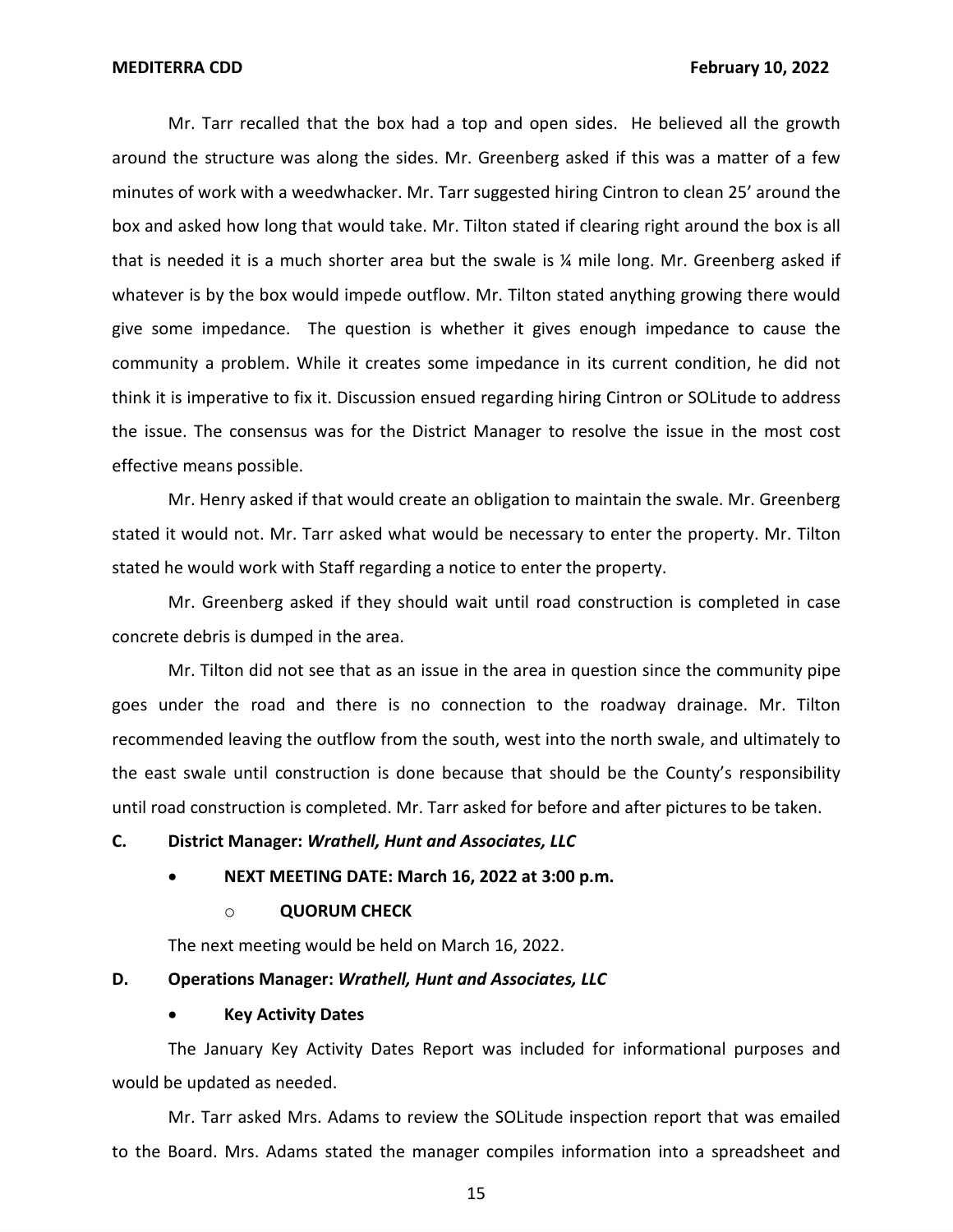data was provided for December and January. A resident adjacent to Lake 62 called to complain about the noise. Various solutions were attempted to soften the noise echoing across the waterway, including insulation. The aeration was shut down affecting four lakes due to the compressors being turned off for now. Mr. Greenberg asked why the compressors were turned off and asked if they can be run during the day and turned off at night. Mr. Adams stated the noise issue needs to be resolved because turning them off is inefficient. Mr. Greenberg asked if new compressors are needed. Mrs. Adams stated the compressors were newly installed in 2016. Mrs. Adams stated SOLitude checked them and there were no issues. Mr. Tarr stated they do not exceed acceptable decibel levels. Mr. Greenberg asked if bushes on the lake side would dampen the noise. Mr. Tilton stated bushes do not absorb as much sound as a hard surface but fencing with bushes would be more effective than bushes alone. Mrs. Adams stated that contractors are trying to find fencing and this has been an ongoing project. The fence would be as high as the compressors, which is approximately 2' high.

Mr. Greenberg stated the compressors cannot be turned off. He directed Mrs. Adams to advise the resident that a solution is being sought to dampen the noise but the compressors cannot be turned off due to oxygen levels. He asked for the homeowner to be kept informed and advised of when the fence would be installed. Mr. Greenberg asked if this expense is in the budget. Mr. Adams stated the expense would be a few hundred dollars. Mr. Henry asked if there is a way to build a structure around the compressors to deaden the sound. Mrs. Adams stated Staff is investigating the options. Mr. Tarr recalled that this was done several years ago. Mrs. Adams stated the compressors are already insulated. Mr. Greenberg asked if a final report and estimate would be provided at the next meeting. He requested a sound meter reading at the location of the compressor and at the residence.

Mr. Tarr stated the SOLitude report was very nice and asked how Staff tracks things that are not working. Mrs. Adams stated she executes work orders. She discussed the steps taken to address the issue. Mr. Tarr asked if the report is wanted every month. Mr. Greenberg stated he did not want it as it is Operational and is not a Board level report. Mr. Henry stated he received a notification when his aeration was not working and asked if there is a similar type of communication available. Mr. Willis stated that Wi-Fi is not available in the field.

A Board Member stated in December four people complained about noise. Mrs. Adams stated there was one complaint affecting four compressors that were all linked together on that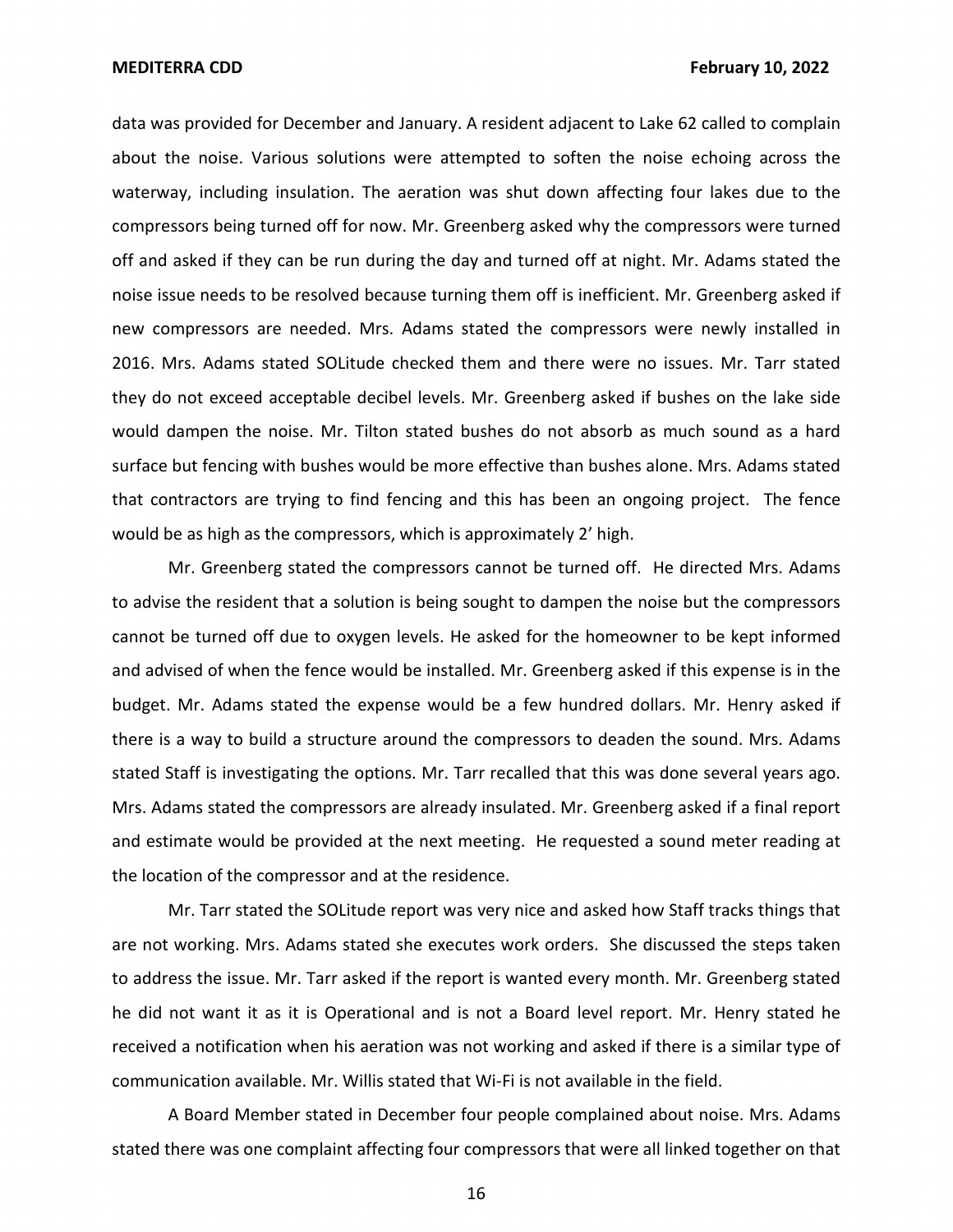side of Lake 62. A map was consulted to determine the exact location. Mr. Adams stated Lake 62 is in the north section, west of Treviso Way. Mrs. Adams stated the electrical service supplies four ponds and the complaint was by one homeowner. Mr. Tarr asked for the homeowner's name. Mrs. Adams stated she did not remember the homeowner's name. The exact location of the compressors and ponds were discussed.

Mr. Greenberg voiced his opinion that the Board needs to agree that resident complaints would not cause aerators to be turned off without Board approval. Mr. Tarr stated he would feel better if a noise reading was taken. Ms. Gartland stated her assumption was that a reading was taken in response to complaints.

Mrs. Adams stated SOLitude took decibel readings. Mr. Tarr asked what decibel reading is acceptable. Mr. Willis stated he believed that 70 or 80 is acceptable and the reading was 65. Mrs. Adams stated it was well below what is allowed. Mr. Greenberg asked if the reading was taken from 15' of the resident's home. Mr. Willis replied affirmatively.

Mr. Greenberg believed the sense of the Board is correct, a process is in place to resolve issues and that Staff should not turn off compressors. The sense of the Board was that complaints that cannot be resolved would be brought to the Board. A decibel reading would be taken across the pond and a fence and shrubs would be priced. Mr. Henry felt that the solution to deaden the sound should be looked at. Mrs. Adams stated the box was already insulated and SOLitude is obtaining prices for another solution.

 **On MOTION by Ms. Wheeler and seconded by Mr. Tarr, with all in favor, authorizing Staff to resolve the sound issue, in a not-to-exceed amount of \$1,000, was approved.** 

Mr. Greenberg asked Mrs. Adams to advise the resident that funds were authorized to address the issue. The compressors would be turned on immediately. He stated he would discuss the issue with the resident if necessary.

### **TENTH ORDER OF BUSINESS CONSIDER ORDER OF BUSINESS**

Ms. Wheeler noted that a meeting was held three weeks ago yet those meeting minutes were not available yet. Mr. Adams explained that, when the Board requires the draft minutes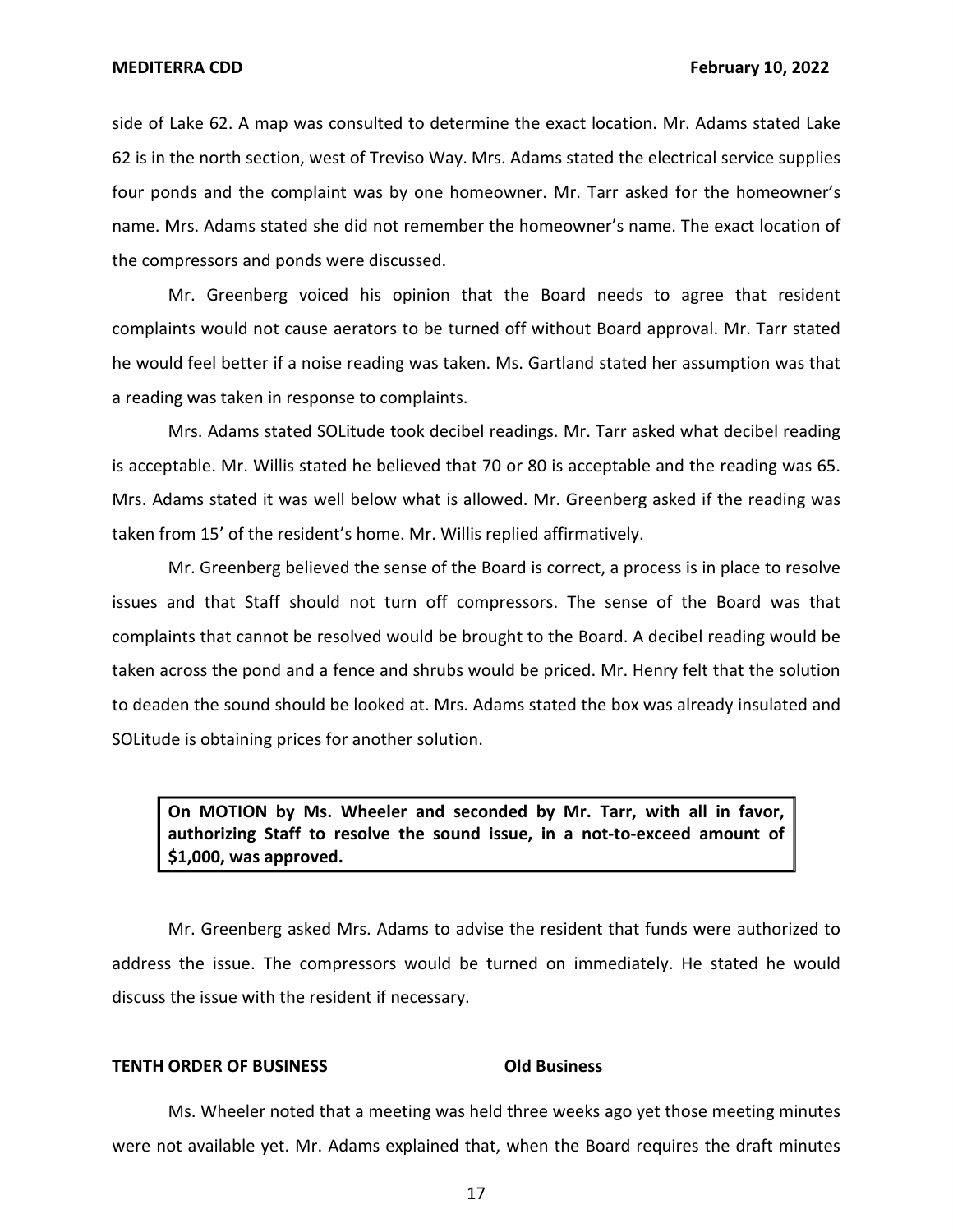10 days in advance of each meeting and a meeting is moved up a week, it is difficult to meet the 10-day requirement. Ms. Wheeler recalled that the 10-day rule was put in place so that time would not be spent discussing minutes at meetings. Mr. Greenberg stated, in the future, if the timing for the next meeting is shortened to three weeks from the previous meeting, due to emergencies, there would be "no 10-day notice" and the draft would be provided in the agenda.

Mr. Tarr stated he emailed District Management to advise that there were no minutes in the agenda and he was advised that there would be two sets of minutes in the next agenda. He stated he emailed back to suggest she email the Supervisors of what she told him. Mr. Greenberg stated Mr. Tarr was dealing with the wrong person and, in the future, he should address this with Mrs. Adams. Mr. Tarr expressed his disappointment that his request was not followed. Mr. Adams recalled that this has happened in the past when turnaround time did not allow for the minutes to be prepared in time for the next meeting. Mr. Tarr reiterated his disappointment that his suggestion was not accommodated. Mr. Adams thanked the Board for allowing Staff the ability to exempt from the standard 10-day rule if meetings are moved.

## **ELEVENTH ORDER OF BUSINESS Supervisors' Requests**

Mr. Henry believed the Board previously discussed trying to move meetings to 9:00 a.m., instead of 3:00 p.m., and he noticed that some meetings are still scheduled for 3:00 p.m. Mr. Adams stated availability of the meeting room is limited during this time of the year. Mr. Greenberg suggested Mr. Adams book rooms in advance for next year so that the Board has a chance to get their preferred time.

Mr. Tarr stated the agenda distribution list used to show all recipients but that has disappeared. He asked if the agenda is still being distributed to the list. Mr. Adams stated it is being distributed via blind copy to all recipients. Mr. Tarr asked if Staff knows that Tim was replaced by Bill. Mrs. Adams stated Staff has Bill's information. Mr. Greenberg asked why blind copy is being used. Mrs. Adams stated because it keeps Supervisors from emailing each other, which would be a violation of the Sunshine Law. This way, if Supervisors want to comment they are only commenting to Staff.

Mr. Tarr stated the CDD used to work very hard to send notifications to the community about CDD meetings but that seems to have stopped. Mr. Greenberg asked what notification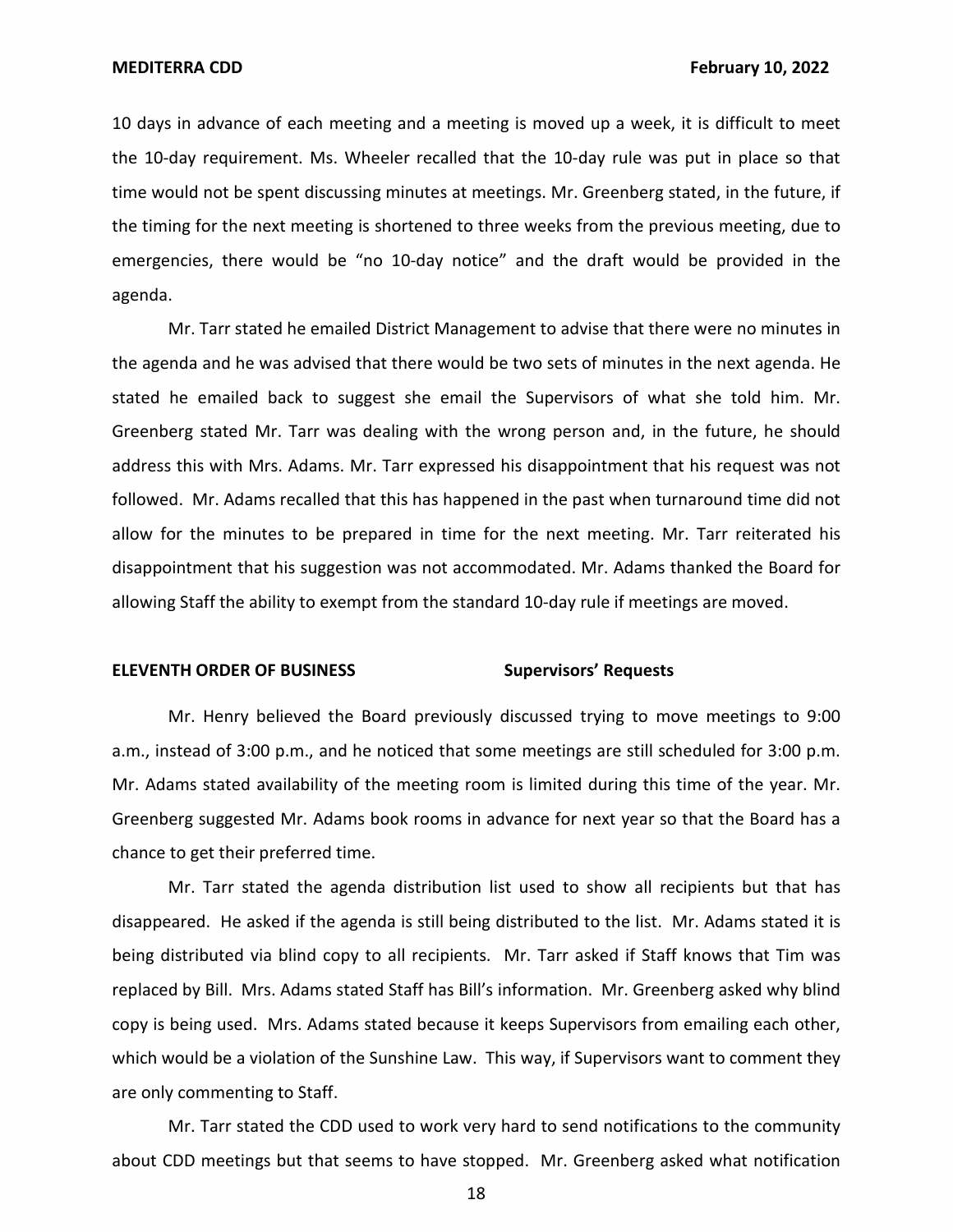Mr. Tarr was talking about. Mr. Tarr stated an e-blast used to be sent to the community regarding upcoming CDD meetings. Mr. Adams stated nothing changed on the CDD's side and emails are still sent to the MCA for distribution. He would assume it is still MCA policy to send emails to the community. Mr. Greenberg stated it might be because of the change in leadership at the MCA. He suggested Mr. Tarr address it with the MCA. Mr. Tarr stated he would take care of it.

Mr. Tarr asked if Ms. Wheeler, Mr. Henry and Mr. Greenberg are familiar with the Agreement between the CDD and the MCA regarding deer hunting. The consensus was the Board is familiar with it. Mr. Tarr suggested including an update on this topic on the next agenda. He believed there is something about insurance that is important to consider. He was concerned that this might have been overlooked due to the change of General Manager. Mr. Greenberg felt that it is the MCA's responsibility to educate the new General Manager about all the policies and agreements.

Mr. Tarr felt that the CDD Board is responsible for educating the CDD Supervisors about the issue. Mr. Greenberg believed that Mr. Henry is already familiar with the issue because he was on the MCA Board. Ms. Wheeler stated she is not up to speed on the issue.

Mr. Greenberg stated he would forward the Agreements for the Supervisors' information and future discussion. He did not want to include it on the next agenda because the bond matters would take a lot of time. Mr. Henry stated he would like to ensure there is adequate time for everybody's questions related to the bonds answered.

Mr. Tarr stated he would like to address this at some point and asked when deer hunting season starts. Mr. Henry asked if Mr. Tarr could address the specific question with the MCA since they have all the Agreements. Mr. Adams stated there is a perpetual Agreement between the CDD and the MCA and, once they conduct the counts and they determine that there is a cull number, they engage the hunter. The hunter is required to submit a Certificate of Insurance because he is attached as a joinder to the MCA Agreement.

Mr. Tarr asked if the CDD is not concerned about the insurance because the CDD is holding the MCA responsible. Mr. Greenberg stated the CDD requires the MCA to have sufficient insurance naming the CDD as an additional insured. Mr. Tarr asked if that is an annual policy. Mr. Greenberg stated it is part of the MCA's responsibility when they obtain insurance. Mr. Adams stated a Certificate of Insurance is received annually and, in the event the insurance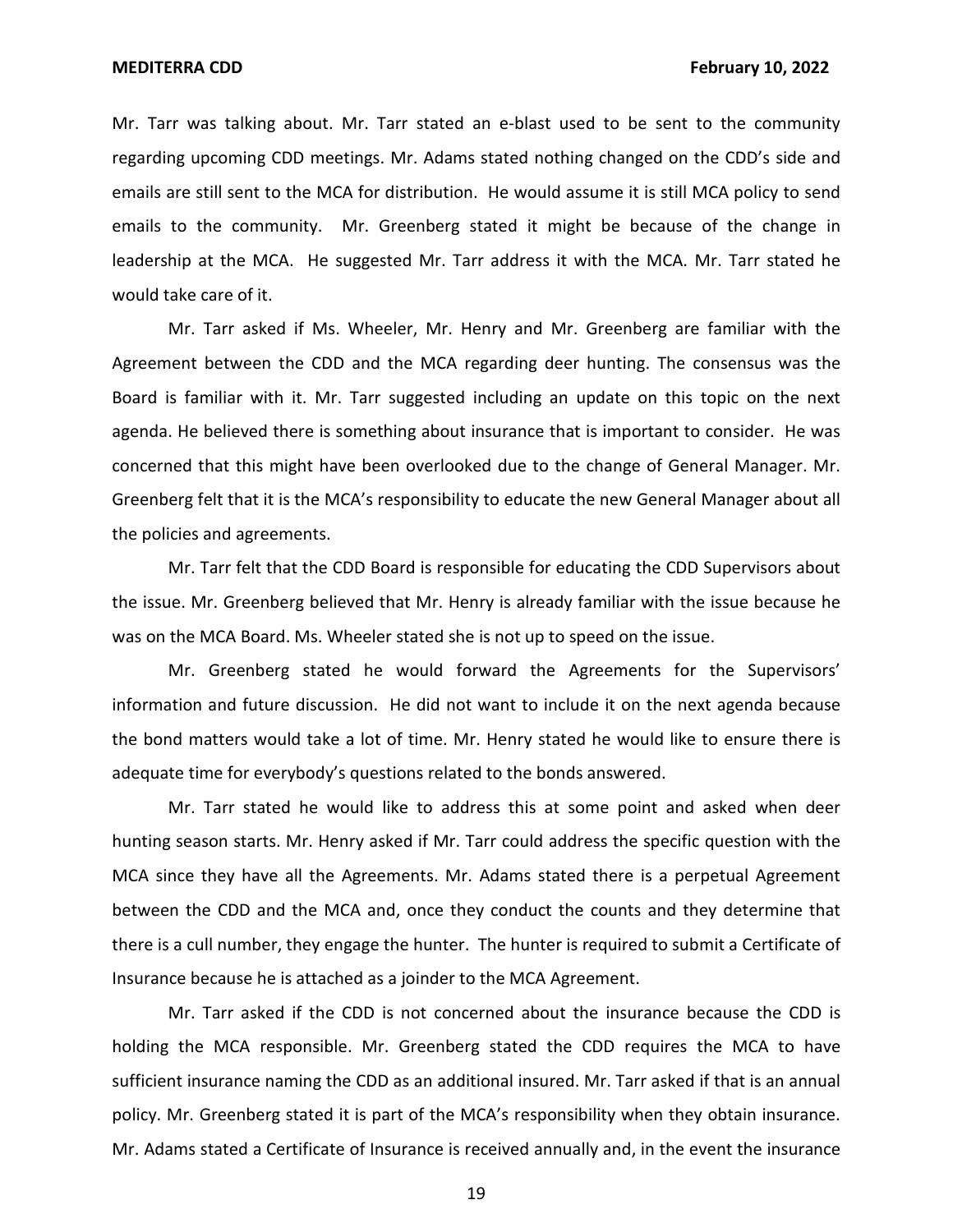is canceled, the insurance company would be required to forward a Notice of Cancellation. Mr. Tarr asked when the last Certificate of Insurance was received. Mr. Willis stated the last one was dated June 2020 from Gulfshore Insurance, it is a Certificate of Insurance for Liability and Workmen's Compensation for Robert Jason Williams and Biological Services. Mr. Tarr believed that is the person who does the counts. Mr. Adams stated another person does the hunting. Mr. Willis stated he has a Certificate of Insurance from Cintron. Mr. Tarr believed Cintron is going to obtain a special insurance policy. Mr. Greenberg asked if that is between the MCA and Cintron. Mr. Tarr voiced his opinion that it is not if the CDD is asking for protection. Mr. Greenberg stated the CDD is asking for a certificate stating the CDD is an additional insured. Mr. Tarr asked on what type of policy the CDD wants to be an additional insured. Mr. Greenberg stated on whatever type of policy the MCA and the hunter agree on because they need to be protected. Mr. Tarr stated the details were vague in his mind.

Mr. Greenberg stated this would be added to the April agenda. He asked Mr. Willis to circulate the Agreements and the last Certificate of Insurance and include them in the agenda. This would be a discussion item in April.

Mr. Adams stated the Certificate of Insurance was with Cintron and Sky Management in 2021. Mr. Greenberg asked Mr. Willis to obtain the coverage and rider amounts from the MCA. Mr. Willis stated it looked like \$1 million. Mr. Tarr asked if that is enough. Discussion ensued regarding insurance and liability.

Ms. Willson stated the CDD also has sovereign immunity and there is discussion in the Legislature about increasing the sovereign immunity cap. This may need to be revisited if that legislation passes. Right now, she believed the cap is \$500,000 per occurrence and \$300,000 individually.

A question was raised as to whether the CDD's insurance would separately cover if there is a gap in the MCA's insurance. Mr. Greenberg stated these matters would be discussed in April. Mr. Tarr asked for an update on the D&O Coverage. Mr. Adams stated the coverage is \$5 million.

Ms. Gartland voiced her opinion that the fire reduction removal maps are difficult to read. She asked if a paper copy could be generated and asked how far along the removal is. Mr. Tilton stated he has not calculated a percentage. Mr. Tilton stated a map was received a few days ago showing the progress. A progress report would be provided at the next meeting.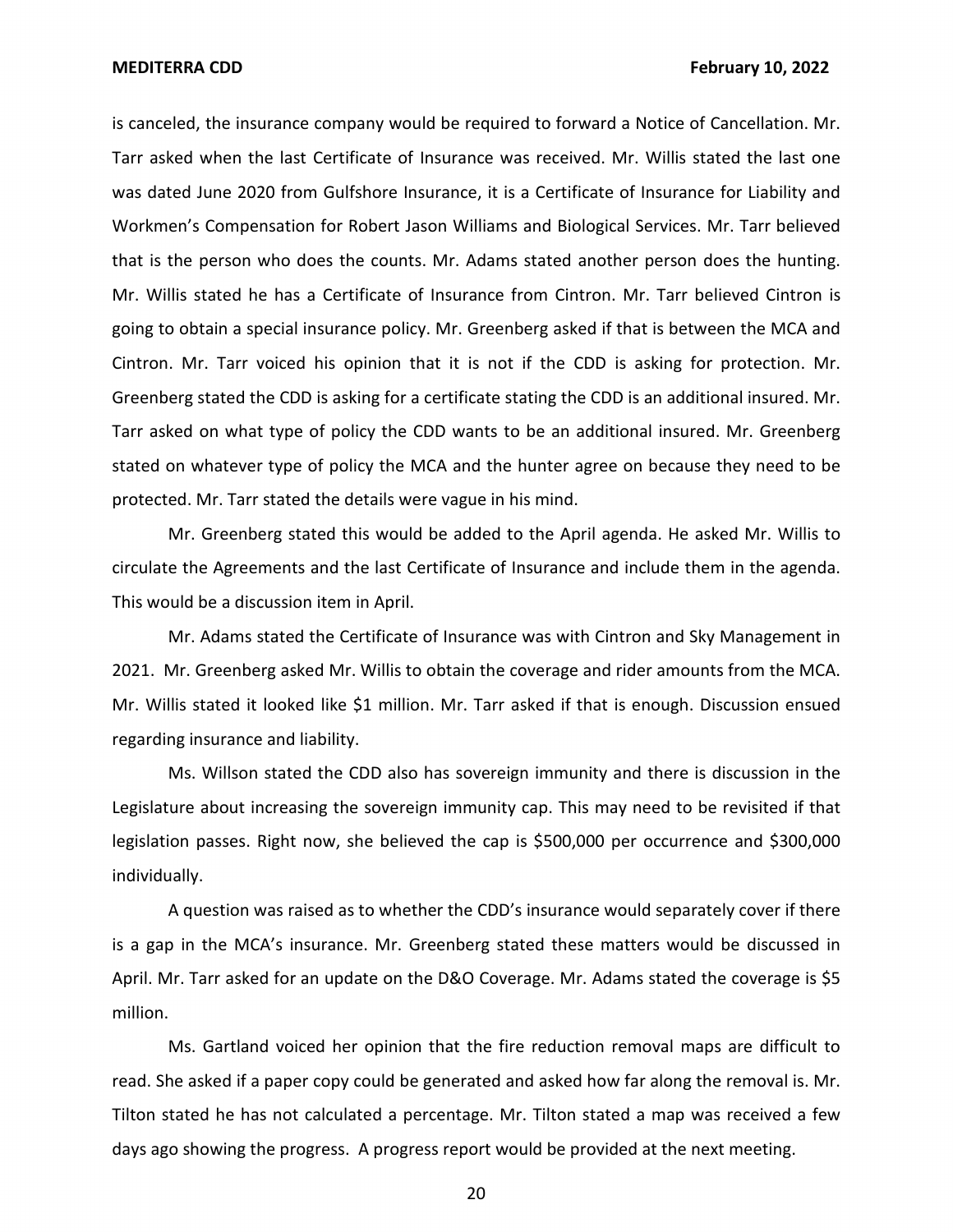Mr. Tarr stated the crew came back to meet the standard and they are finishing Verona. For some reason the crews are skipping Cortile for now. Ms. Gartland stated the top of the map was cut off and, at some point, the rest of the map in the area known as the Five Exits should be included.

Regarding the prior discussion about decibel levels for noise, Mr. Willis stated that Lee County's nighttime level is 66 and Collier County's level is 68 according to the County websites. When the noise was measured it was at 62. The consensus was that the noise level was high enough to address it.

## **TWELFTH ORDER OF BUSINESS Public Comments** *(3 minutes)*

There were no public comments.

## **THIRTEENTH ORDER OF BUSINESS Adjournment**

There being nothing further to discuss, the meeting adjourned.

 **On MOTION by Mr. Tarr and seconded by Ms. Wheeler, with all in favor, the meeting adjourned at 10:36 a.m.** 

# [SIGNATURES APPEAR ON THE FOLLOWING PAGE]